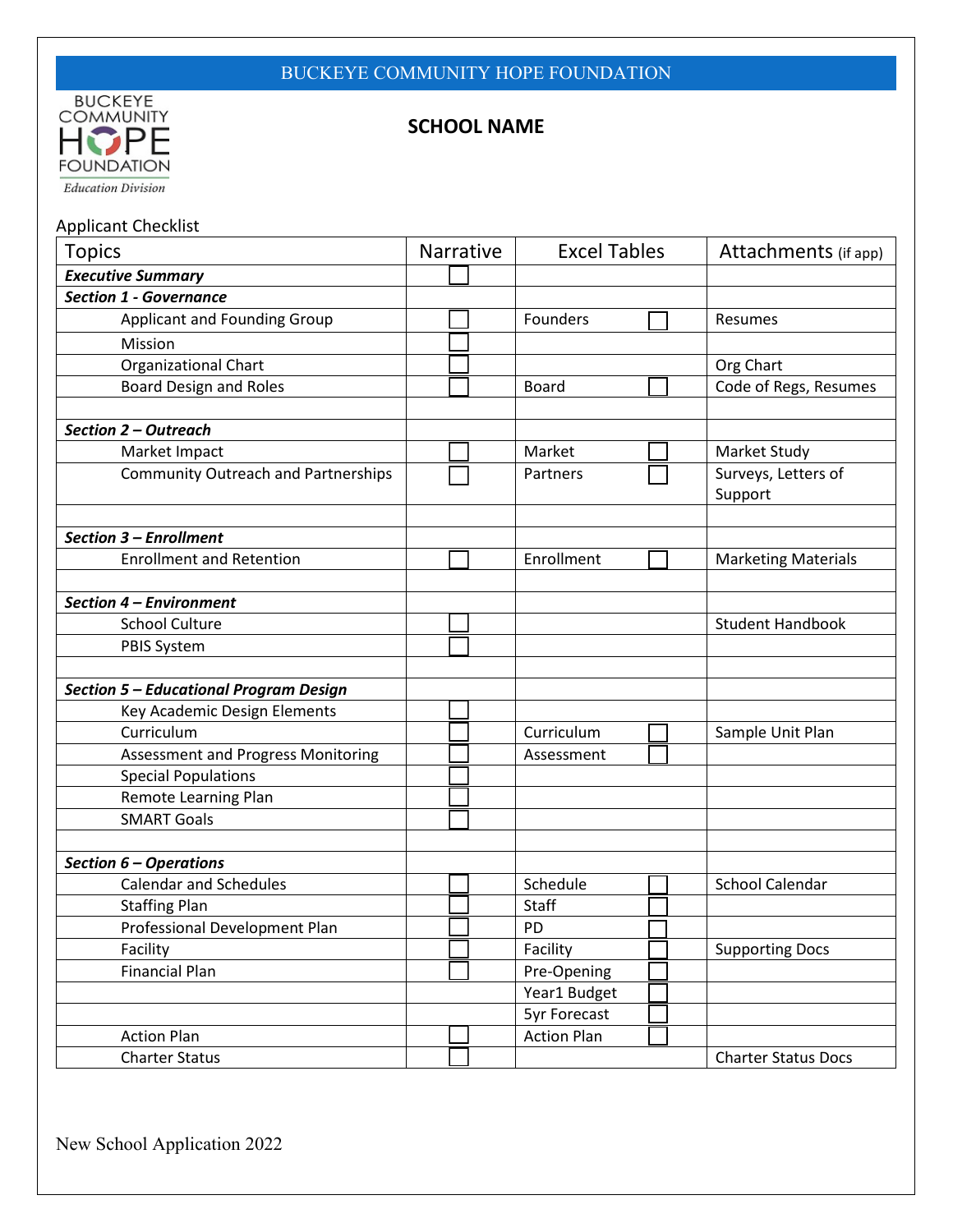#### **Executive Summary**

*Please provide an overview of the proposed school*

Founder:

City:

Specific neighborhood:

Grades served:

Will School have a Management Co: No

If Yes, Name of Mgt Company:

Number of confirmed board members:

Facility Secured: No

Academic Program highlights: Short Overview of what the school will look like for students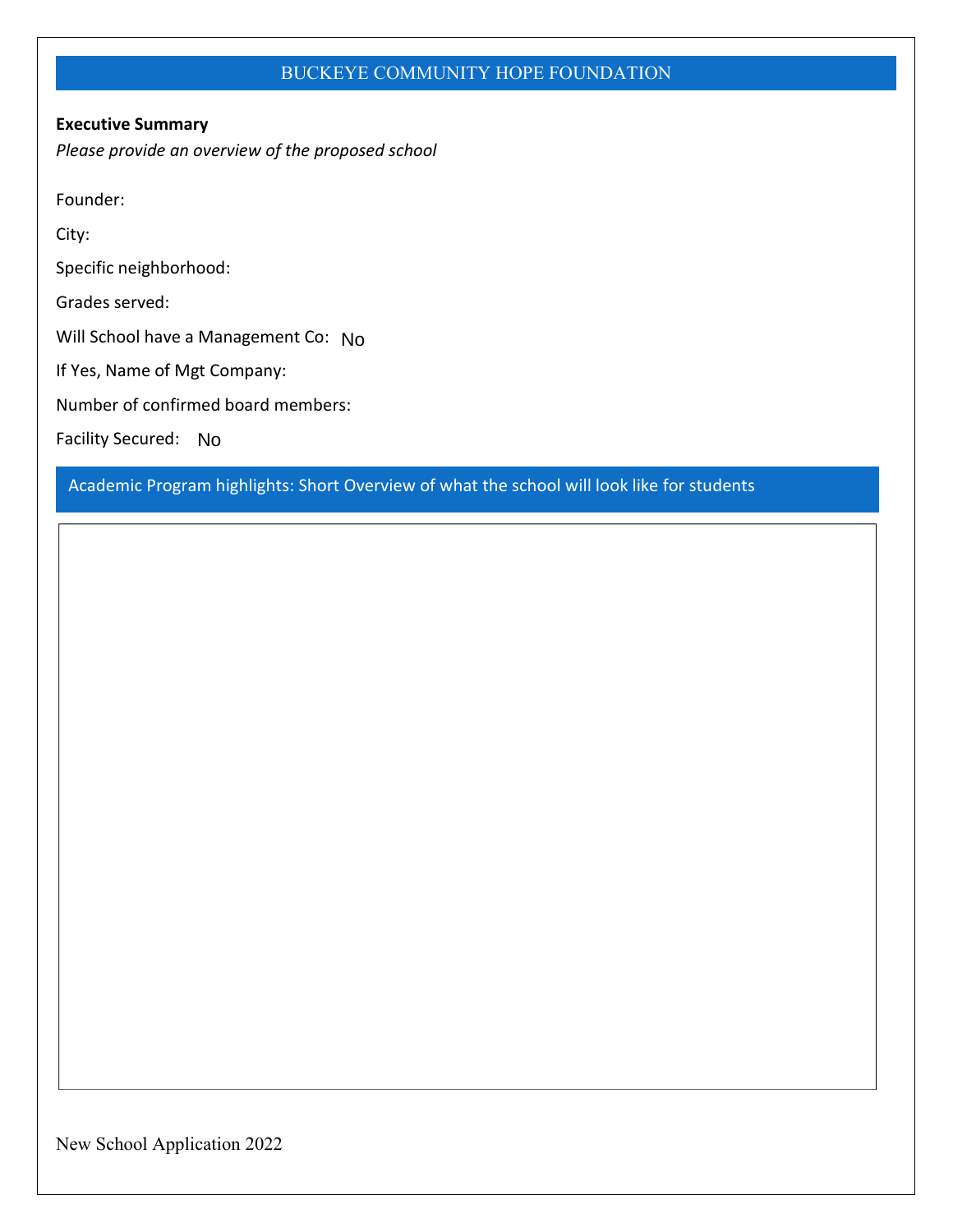## **Applicant and Founding Group**

- *1) Complete the table labeled "Founders".*
- *2) Attach Founding Member Resumes*
- *3) Provide a narrative to include:*
	- *a. Applicant's relevant experience or skills.*
	- *b. Applicant's role in the group or contributions to the proposal.*
	- *c. Applicant's proposed role, if any, in the school operations.*
	- *d. Please include any specific information related to the successful operation of a community school in Ohio or charter school outside of Ohio.*

## Narrative: Founders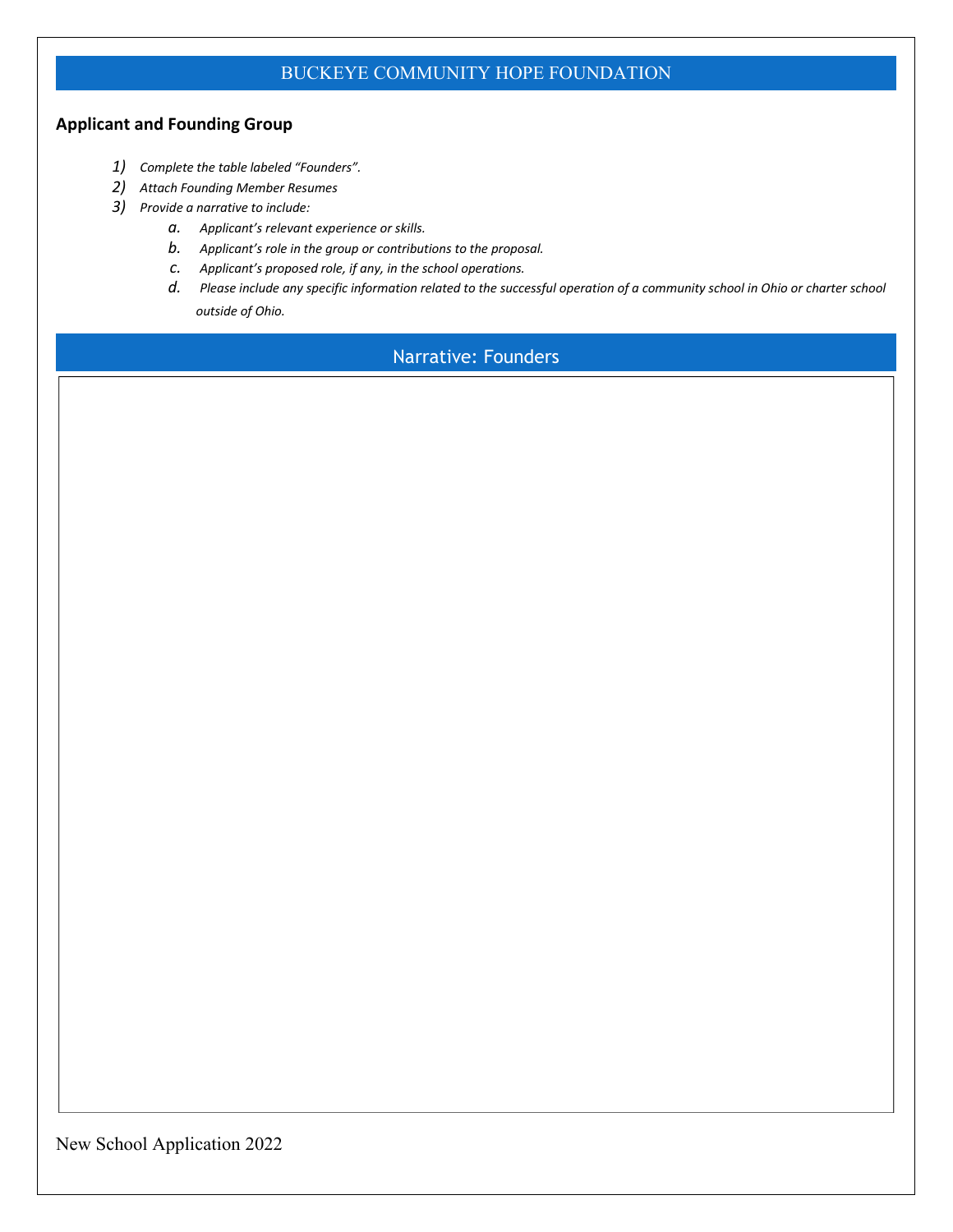#### **Mission Statement**

- *1) Provide the mission statement for the proposed community school.*
	- *a. The mission statement needs to be clear, indicate what the school intends to do, and for whom.*
	- *b. Ensure your response can be carried throughout the entire application.*

## Mission Statement

#### **Organization Chart**

- *1) Attach Organizational Chart*
- *2) Provide a narrative to include:*
	- *a. Description of the working relationships in the chart.*

## Narrative: Organizational Chart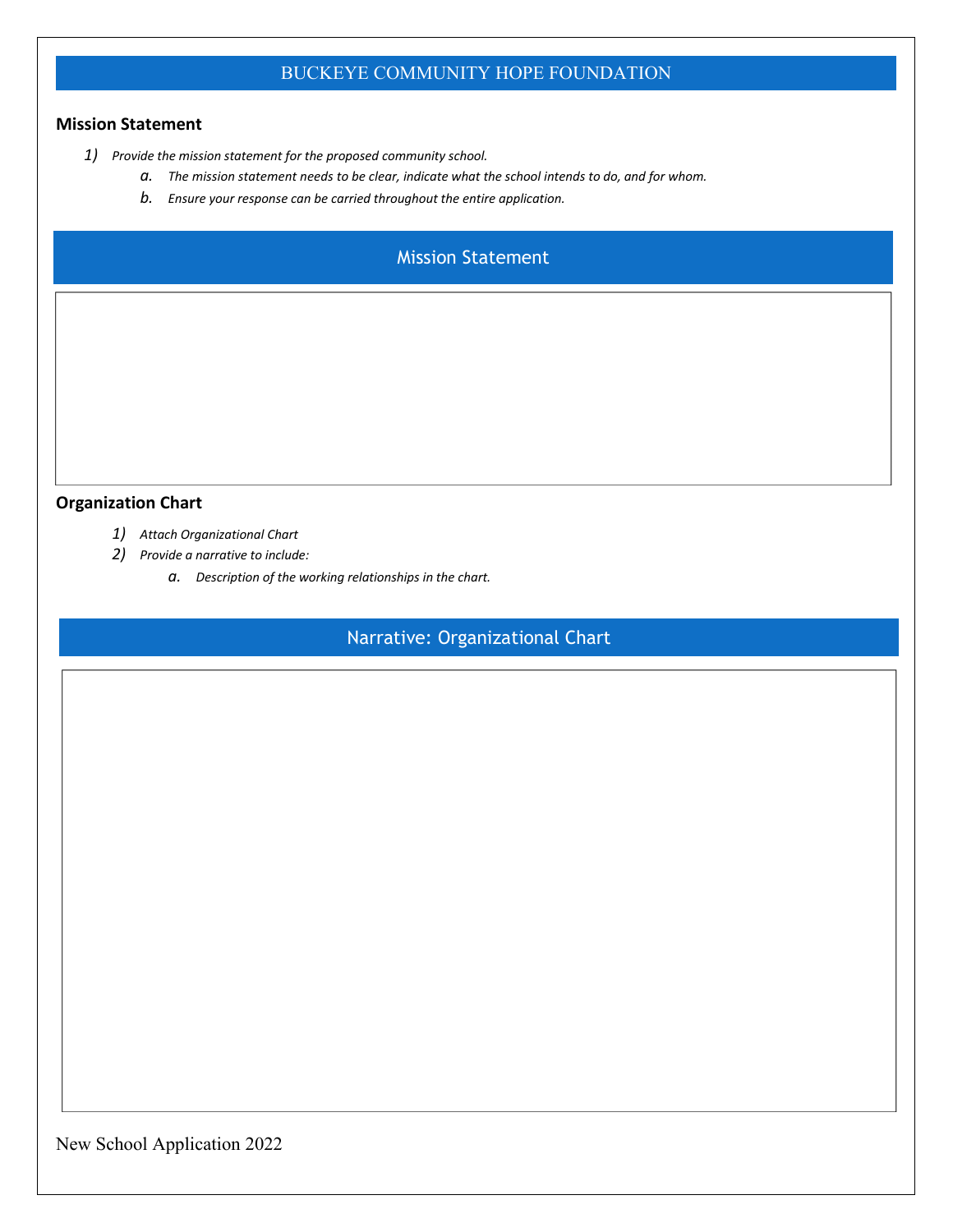### **School Board Design**

- *1) Complete the table labeled "Board".*
- *2) Attach Board Member resumes.*
- *3) Attach the Code of Regulations.*
- *4) Provide a narrative to include:*
	- *a. School Board Roles and Responsibilities including self-evaluation.*
	- *b. Process for selecting and evaluating school leader (and management organization, if any).*
	- *c. Process for monitoring school performance including details of any sub-committees.*
	- *d. Description of all Professional Development required for Board members.*
	- *e. Process fo holding school leader (and management organization, if any) accountable for achievement of the school's mission, goals, and academic performance.*

Narrative: School Board Roles and Responsibilities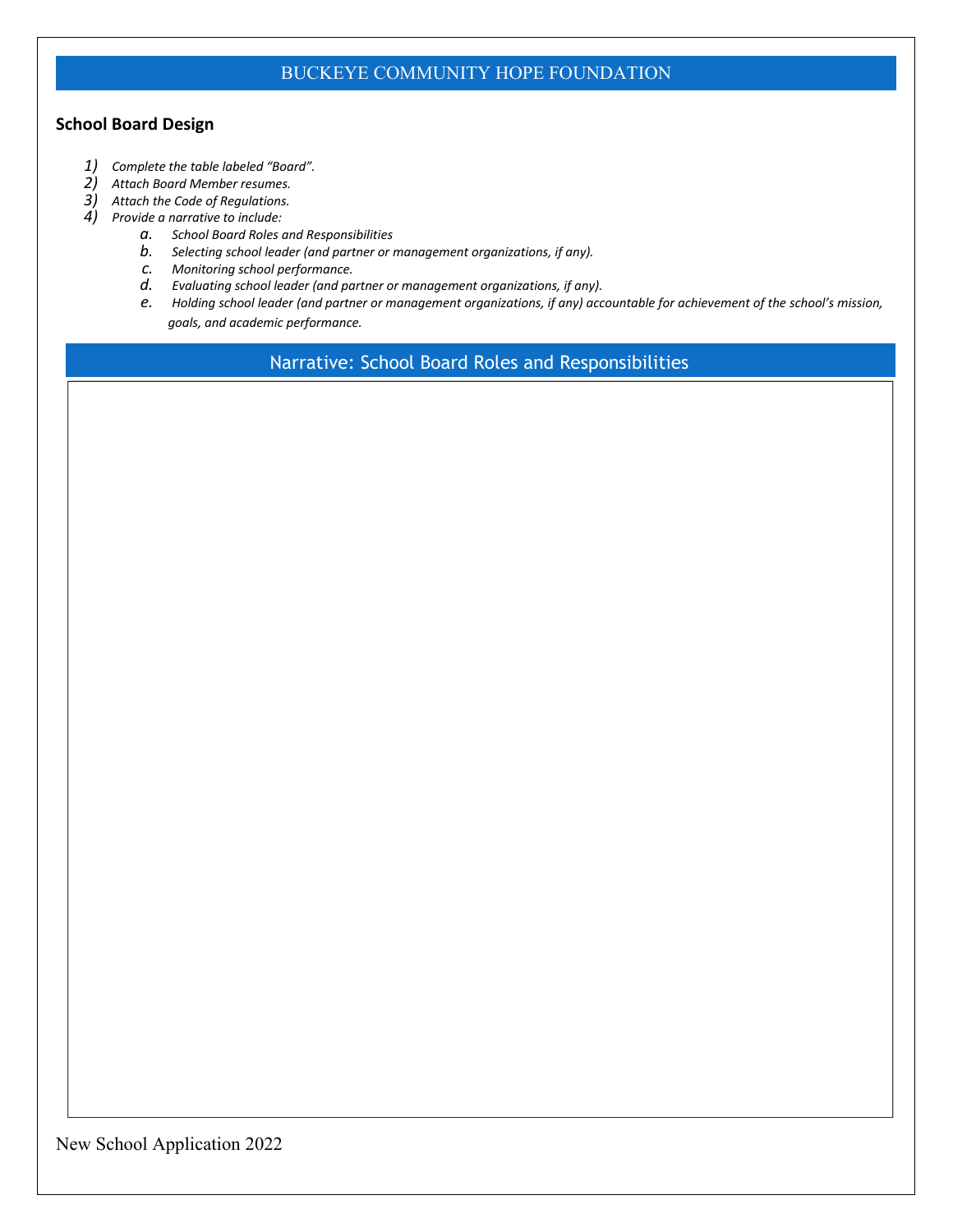#### **Market Impact**

- *1) Complete the table labeled "Market"*
- *2) Attach market study (if applicable)*
- *3) Provide a narrative to include:*
	- *a. Describe the community from which the school will recruit and draw students including other existing educational options.*
	- *b. Describe the specific population of students the school intends to serve.*
	- *c. Explain the need for this school in this community and evidence to support this need.*
	- *d. Describe the programmatic impact of the school on existing public and nonpublic schools in the same geographic area.*
	- *e. If the school will be located in a district where more than 5% of students are enrolled in community schools, explain how the school will provide a significant educational benefit to the students.*

## Narrative: Market Impact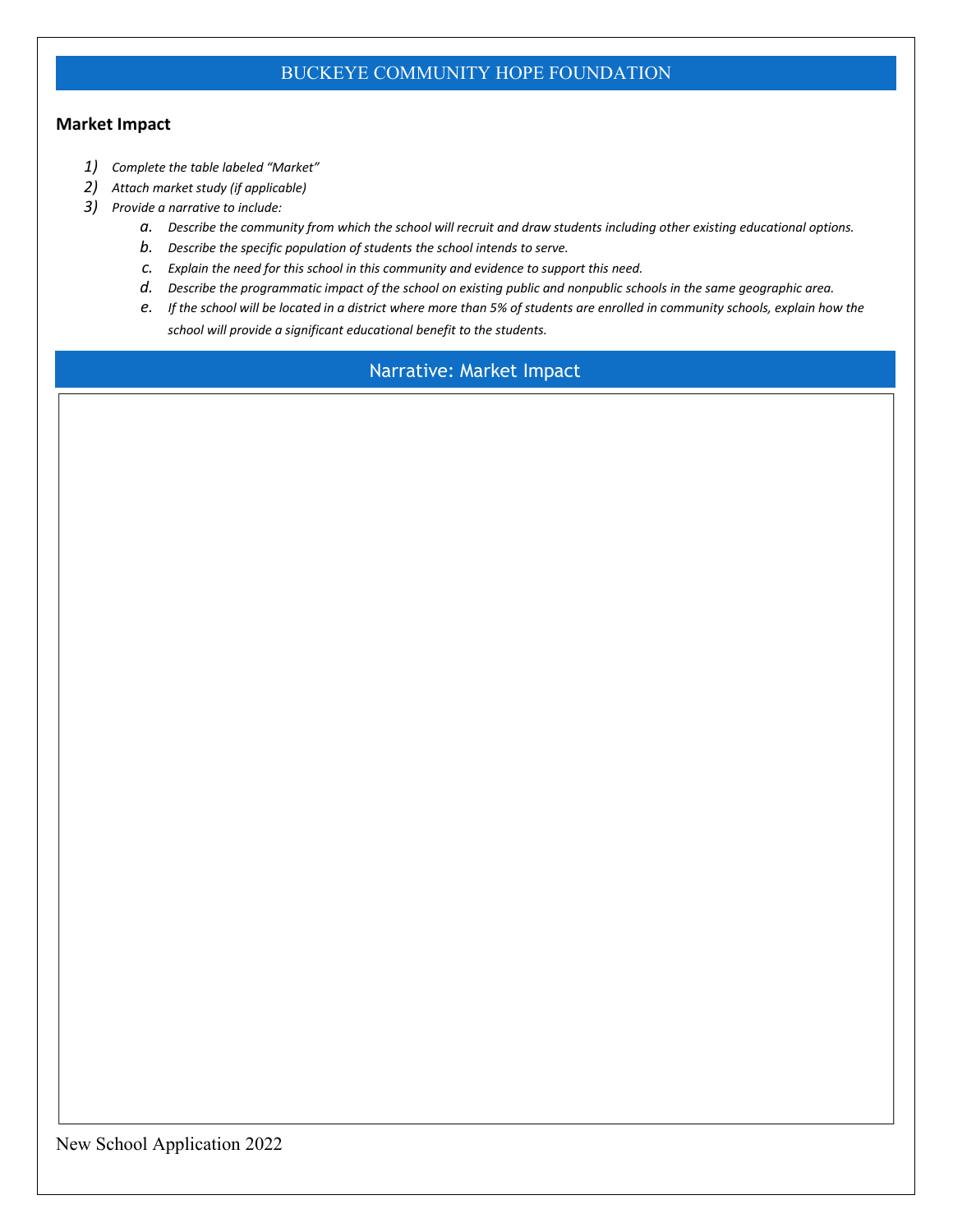### **Community Outreach and Partnerships**

- *1) Complete table labeled "Partners".*
- *2) Attach any community surveys or Letters of Support*
- *3) Provide a narrative to include:*
	- *a. What role local partners have played in development of the school.*
	- *b. What role the community played in choosing the location and academic programming of the school.*
	- *c. What specific support the local partners are willing to provide.*
	- *d. What specific steps the school will take in the future to ensure continued community input.*

Narrative: Community Outreach and Partnerships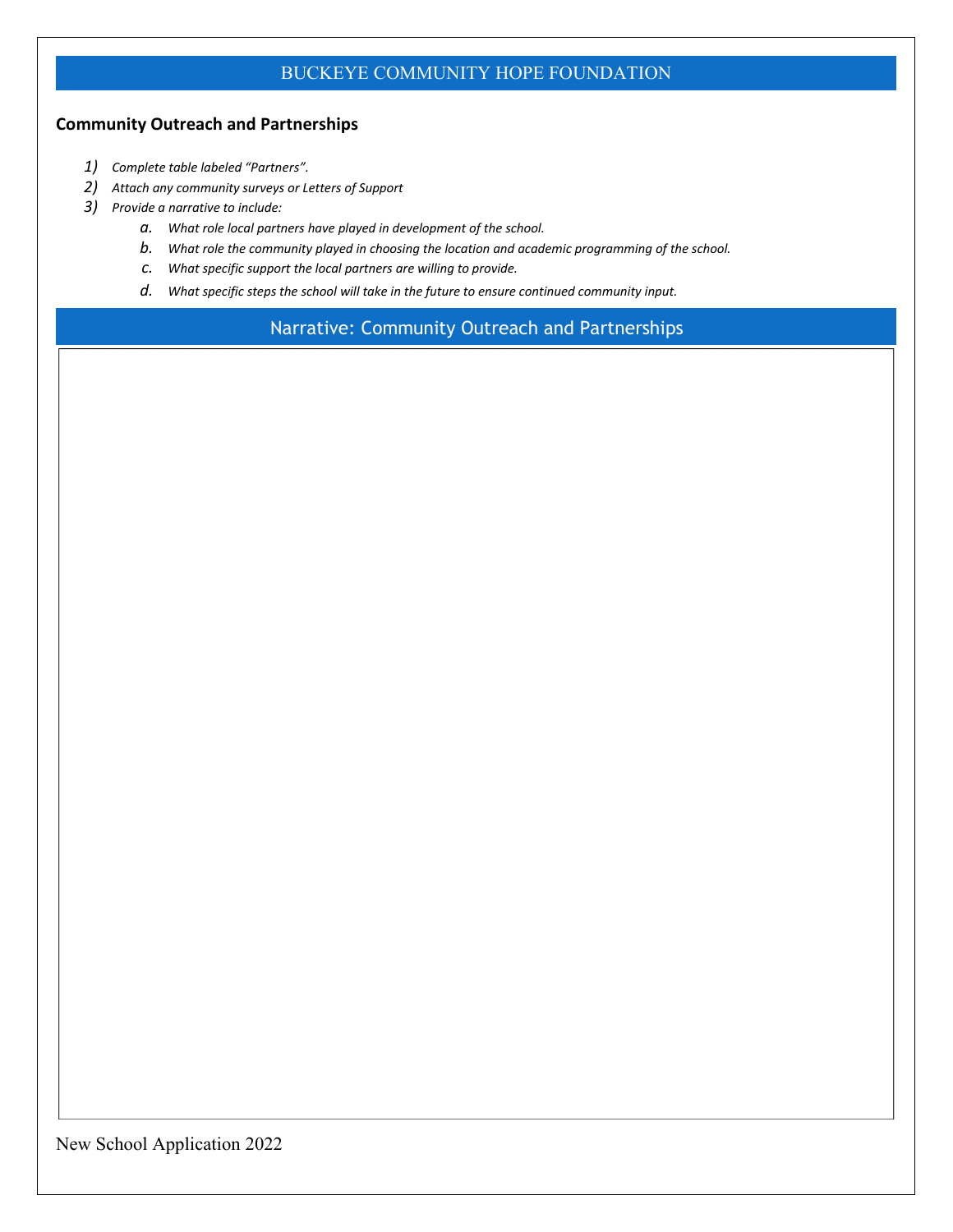#### **Enrollment and Retention**

- *1) Complete the table labeled "Enrollment".*
- *2) Attach any proposed marketing materials or full marketing plan*
- *3) Provide a narrative to include:*
	- *a. Reason for choosing to serve the grades specified.*
	- *b. Details about the proposed marketing plan to recruit students.*
	- *c. Details about the plan to retain students year over year.*
	- *d. Specific steps to include partners and community in recruiting efforts.*

Narrative: Enrollment and Retention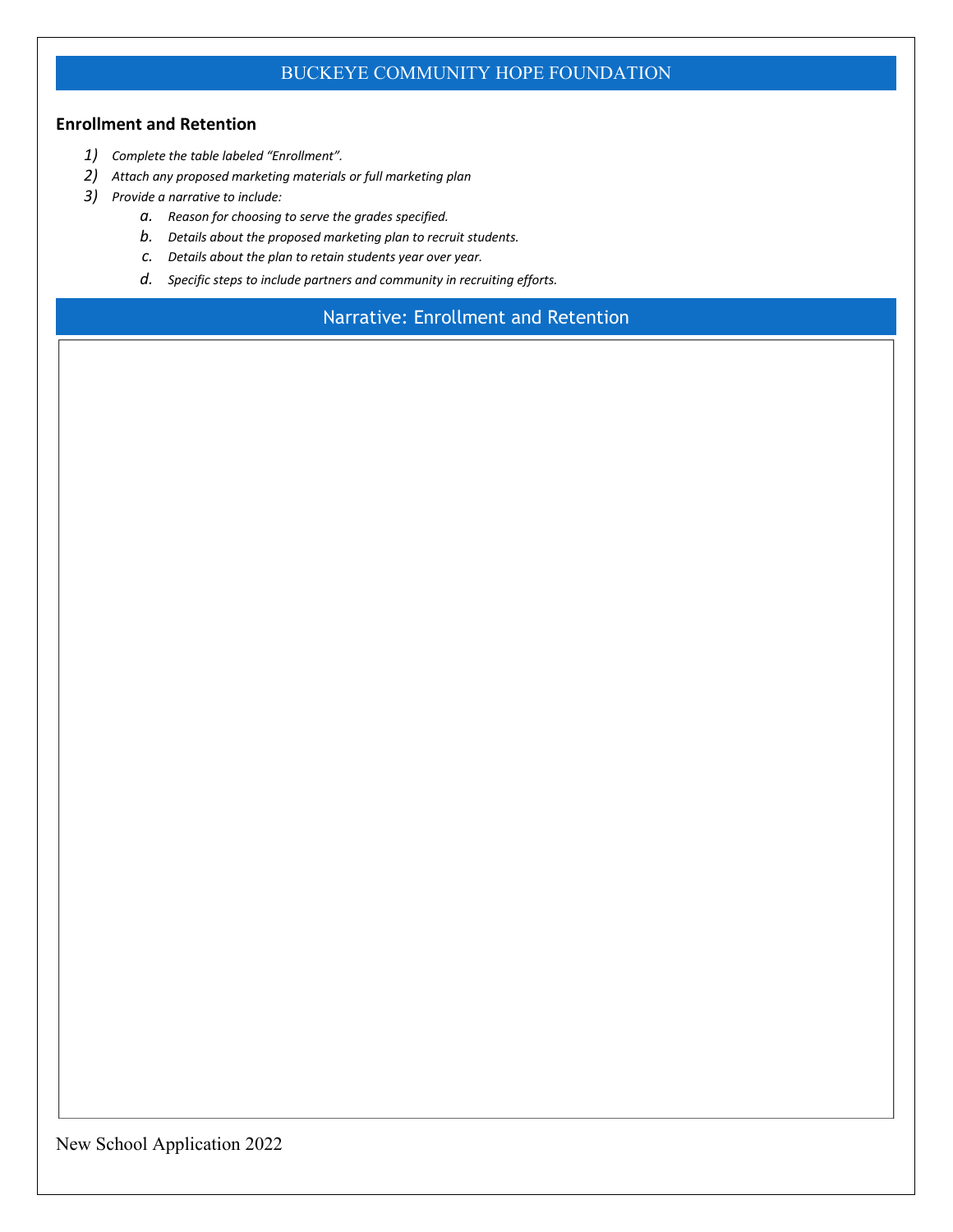#### **School Culture**

- *1) Attach Proposed Student Handbook.*
- *2) Provide a narrative to include:*
	- *a. Specific details as to the type of environment school aims to create.*
	- *b. All co-curricular and enrichment opportunities.*
	- *c. How culture will be explained and instilled in students, staff, and parents.*
	- *d. Details on how the board will monitor and evaluate culture.*
	- *e. Specifics on how parents will remain involved in the school and their child's progress.*

# Narrative: School Culture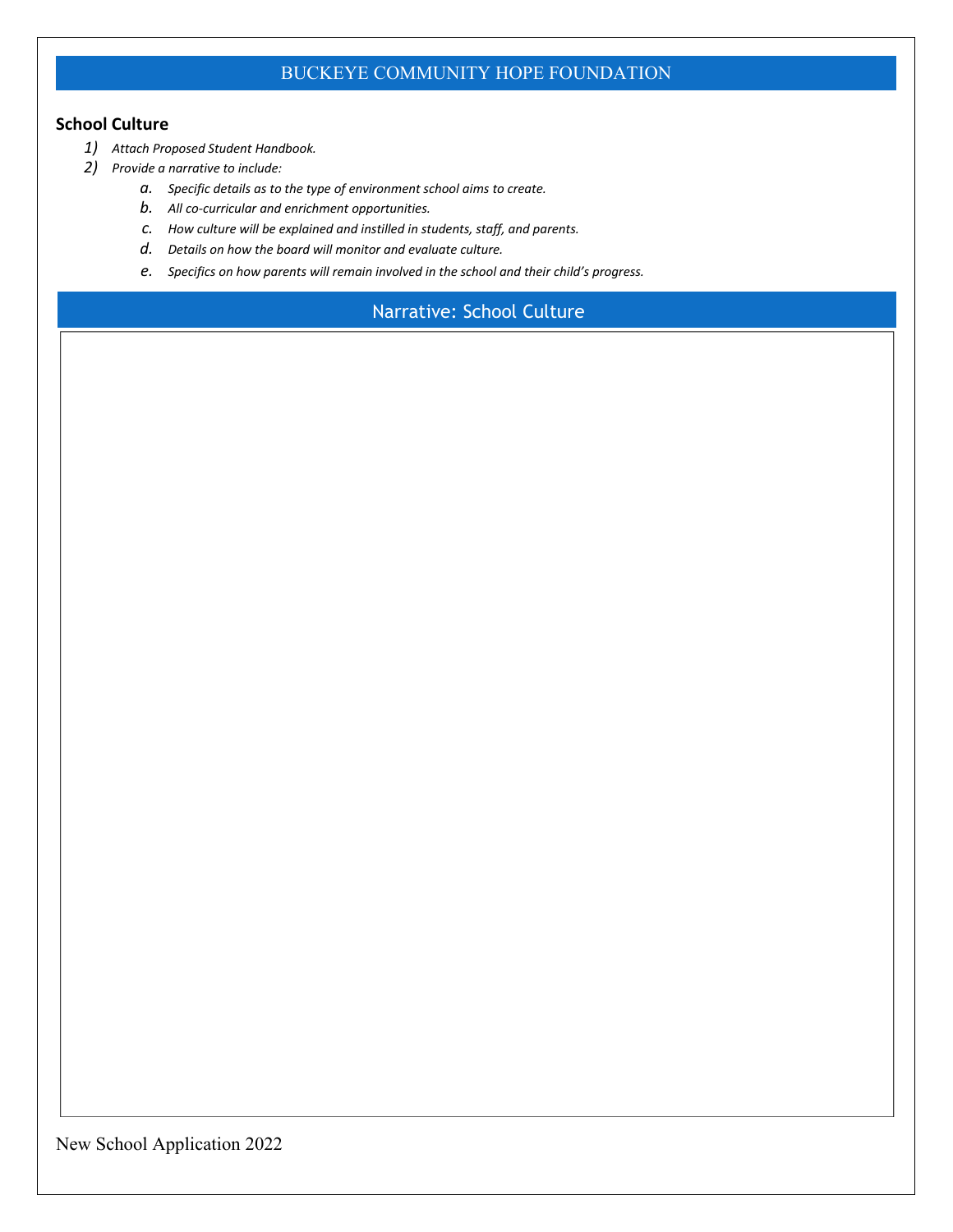## **Positive Behavior Interventions and Supports**

- *1) Provide a narrative to include:*
	- *a. How the school will provide structure and supports of increasing intensity for students with behavioral management needs.*
	- *b. POSITIVE structures the school will use to motivate high levels of academic progress.*

### Narrative: PBIS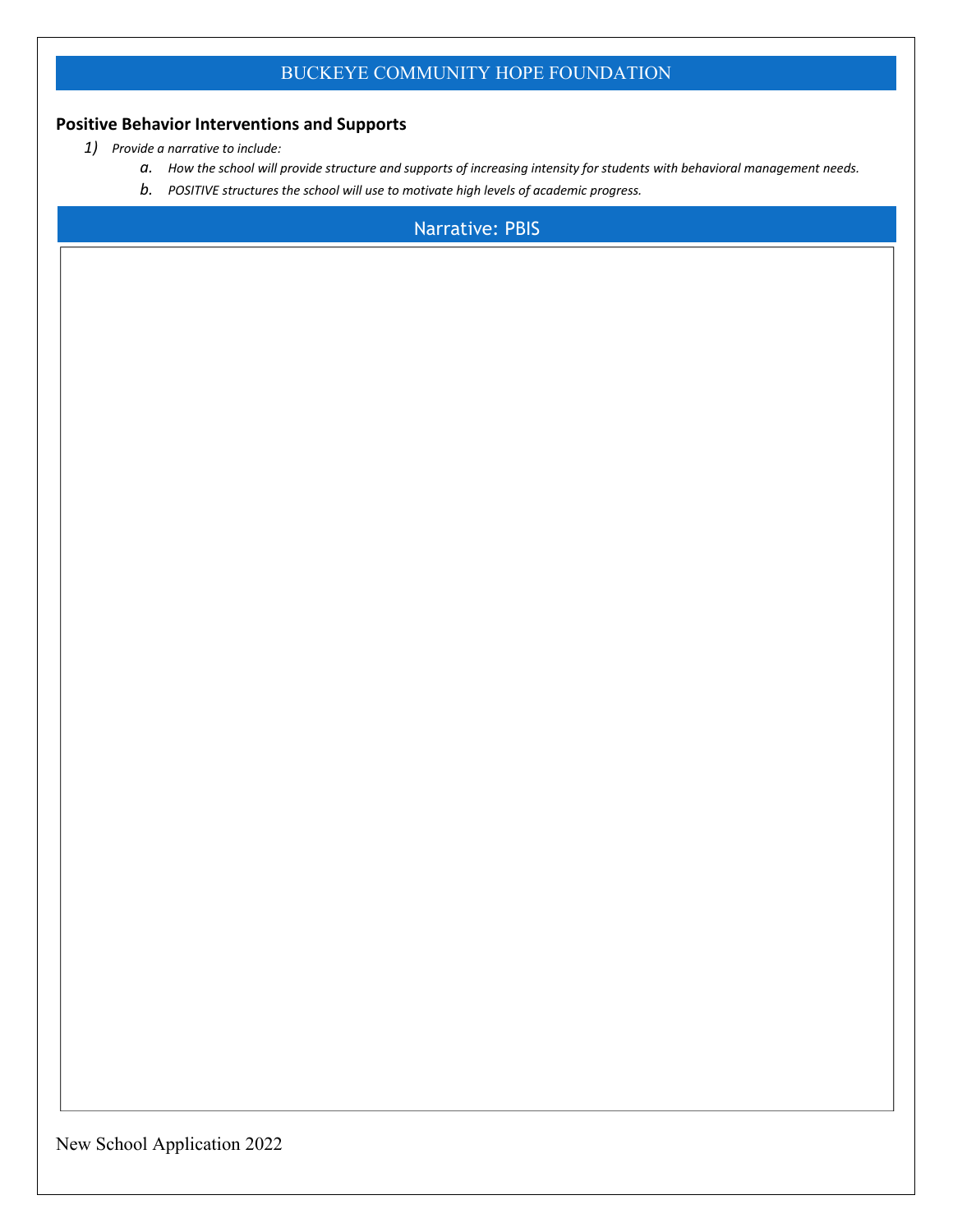#### **Key Academic Design Elements**

- *1) Provide a narrative to include:*
	- *a. Concise overview of the academic program design.*
	- *b. Special areas of academic focus.*
	- *c. Unique school day or calendar schedules.*
	- *d. Specific teaching model.*
	- *e. Specific research base to support this type of program for your target population.*
	- *f. The Pedagogical approach school will use to implement the curriculum.*
	- *g. Instructional methods or techniques to be employed including any requirements for the implementation.(eg. Co-teaching, aides, technology etc.)*
	- *h. Details on how the chosen model of instruction will support progress for ALL students including students with disabilities, English Language learners, and students from culturally diverse backgrounds.*

Narrative: Key Elements and Pedagogy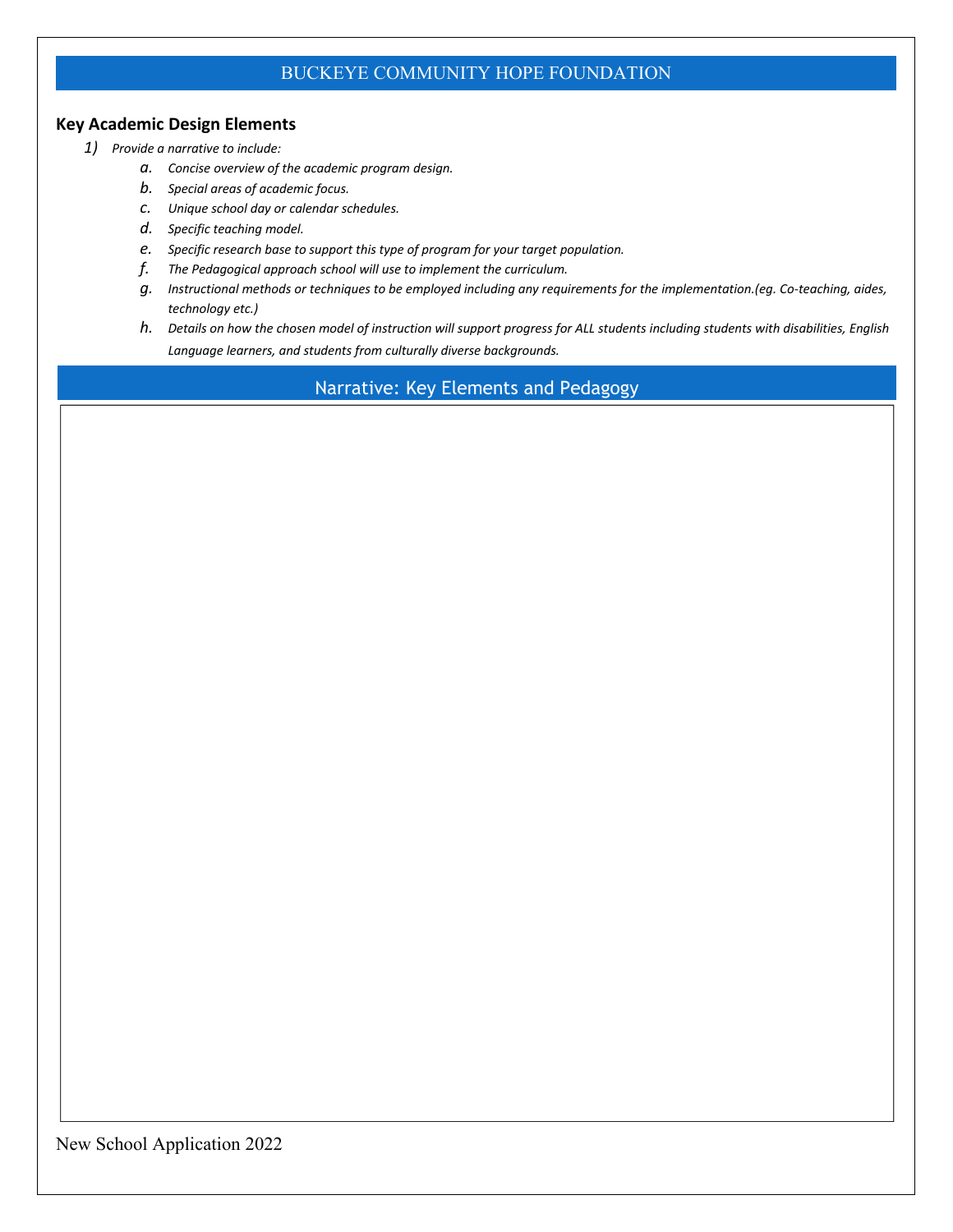#### **Curriculum**

- *1) Complete the table labeled "Curriculum"*
- *2) Attach at least 1 sample unit plan for Mathematics and ELA.*
- *3) Provide a narrative to include:*
	- *a. Describe the school's curriculum in core academic areas, explaining how it will prepare students to meet Ohio learning standards, and Ohio graduation requirements if applicable.*
	- *b. Describe the process used to select curriculum resources and instructional materials for courses, including who was involved.*
	- *c. Describe the process the school will use to evaluate, review and revise the curriculum on at least an annual basis. Describe who will be responsible for this process and how teachers will be involved.*
	- *d. Describe the school's procedures for evaluating whether the curriculum is successfully implemented and effective for all students.*

## Narrative: Curriculum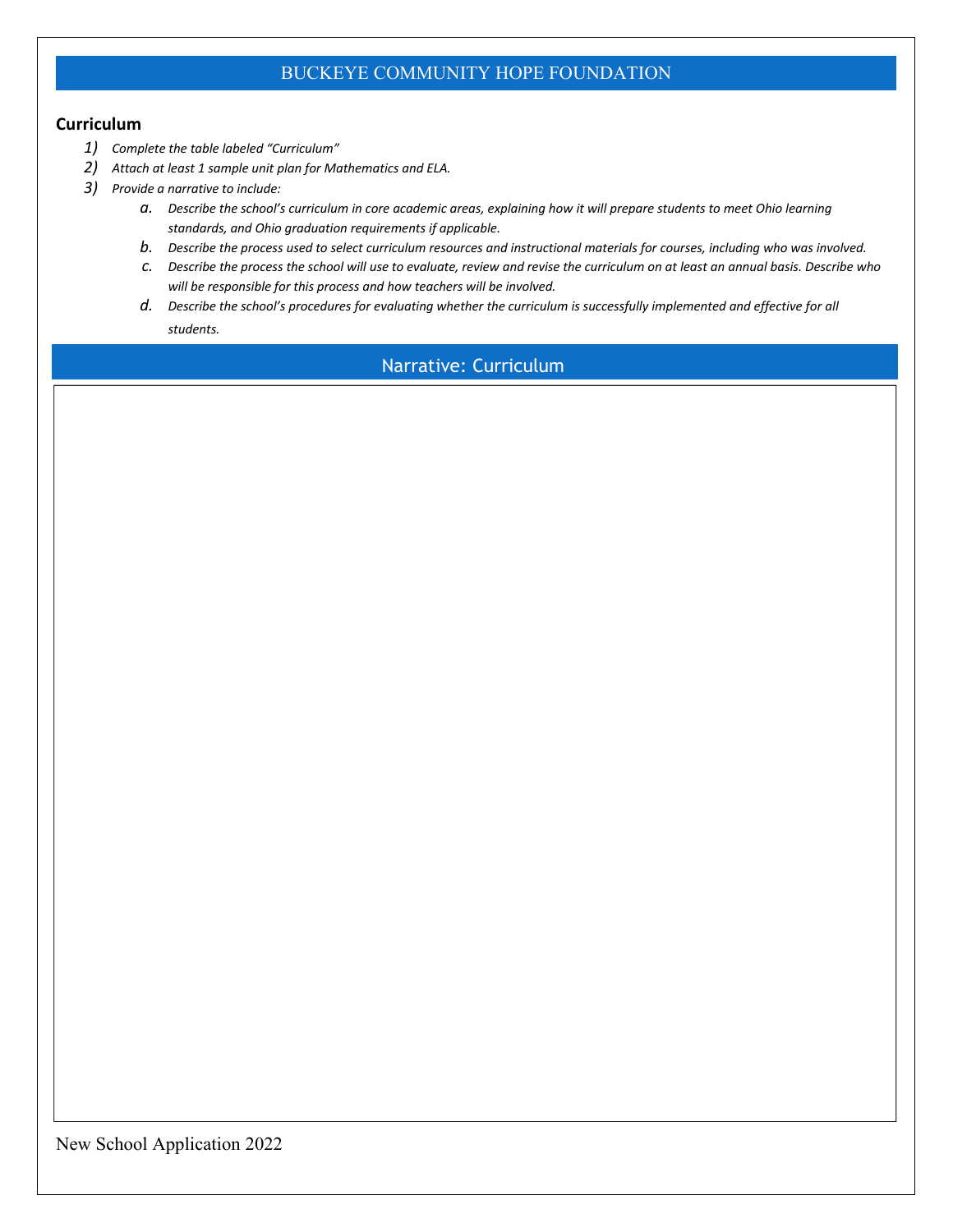#### **Assessment and Progress Monitoring**

- *1) Complete the table labeled "Assessments"*
- *2) Provide a narrative to include:*
	- *a. Describe the diagnostic, formative and summative assessments the school will use.*
	- *b. Explain how assessments will be selected or developed.*
	- *c. Describe how assessment results will be collected, analyzed, and used by Teachers, School Leaders and the Governing Authority.*
	- *d. Explain how parents will be informed of student progress.*
	- *e. Describe who will be responsible for administering the assessments and collecting and analyzing the results.*
	- *f. Describe the plan to use the Kindergarten Readiness Assessment, if applicable.*
	- *g. Describe the plan to use assessment data to meet the 3 rd Grade Reading Guarantee, if applicable.*
	- *h. Describe how the school will meet required dyslexia screening requirements for Tier 1 AND Tier 2.*
	- *i. Describe the plan to meet the requirements of all Ohio State Tests (AIR assessments).*
	- *j. Explain the process and criteria that will be used to monitor and evaluate the extent to which the school is achieving its mission throughout the community school charter contract term*

Narrative: Assessment and Progress Monitoring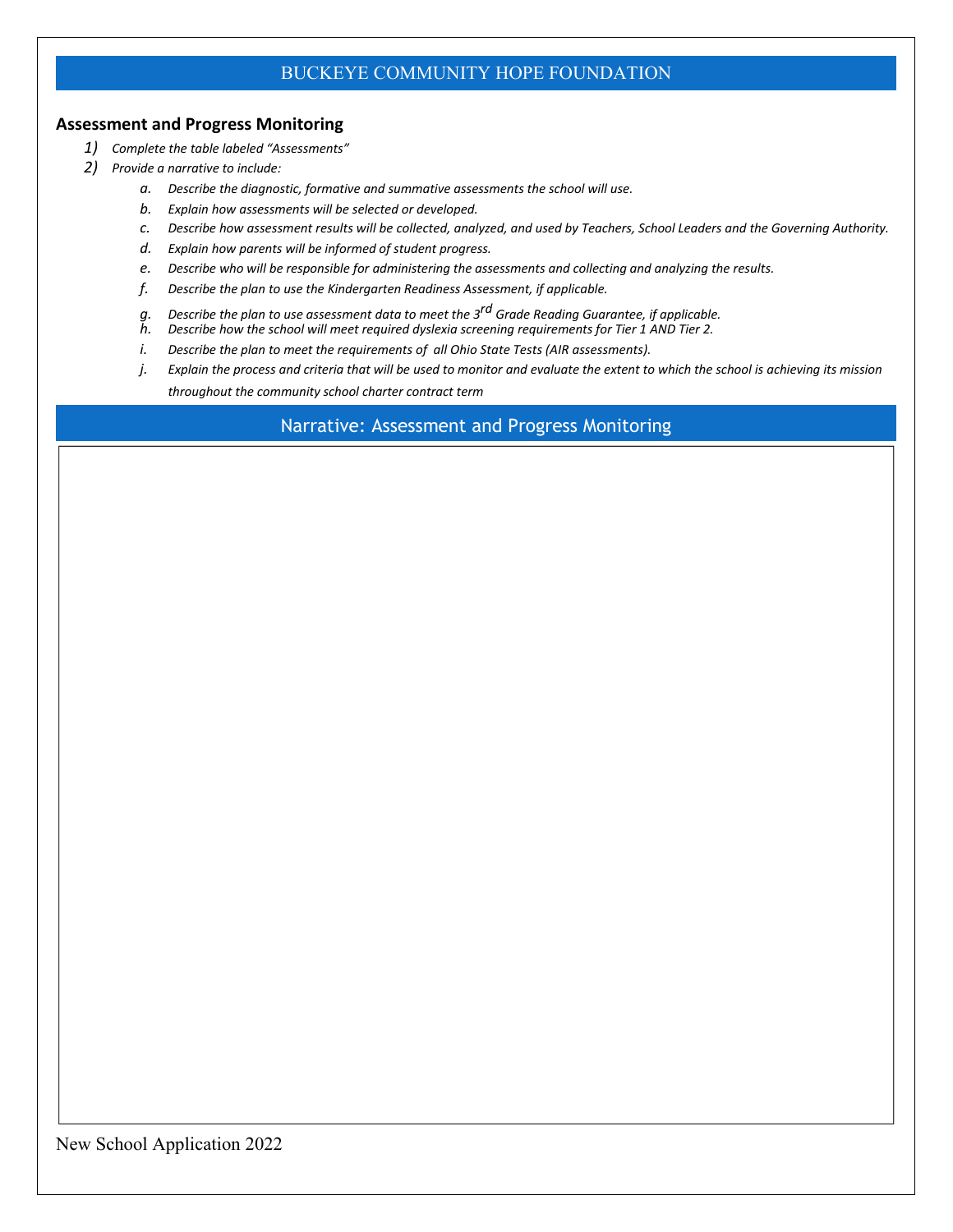#### **Special Populations**

- *1) Provide a narrative to include:*
	- *a. Explain how the school will welcome all populations, even if the emphasis is on a special population.*
	- *b. Describe the school's process for identifying students with disabilities (child find).*
	- *c. The school's Response to Intervention (MTSS/RTI) process.*
	- *d. The process for coordination between general education teachers and special education teachers.*
	- *e. The person (by role) who will oversee special education services for the school.*
	- *f. Detailed explanation of how services will be provided to student on an IEP (contract, in-house etc.)*
	- *g. The process for identifying and placing students whose first language is not English.*
	- *h. The approach to meet the needs of English language learners, both within general education classrooms and in other settings (Sheltered English, immersion, bilingual instruction).*
	- *i.* How the school will make all necessary materials available to parents of English language learners in a language they can *understand.*
	- *j. Discuss methods and strategies for identifying and serving students who are not meeting academic standards and at risk of academic failure.*
	- *k. Discuss the method for identifying and serving students who are considered gifted.*
	- *l. Explain how the school will honor cultural backgrounds and preferences of its students and their families.*
	- *m. Describe the ways in which teachers will be prepared to meet the needs of all students including those from diverse backgrounds.*

## Narrative: Special Populations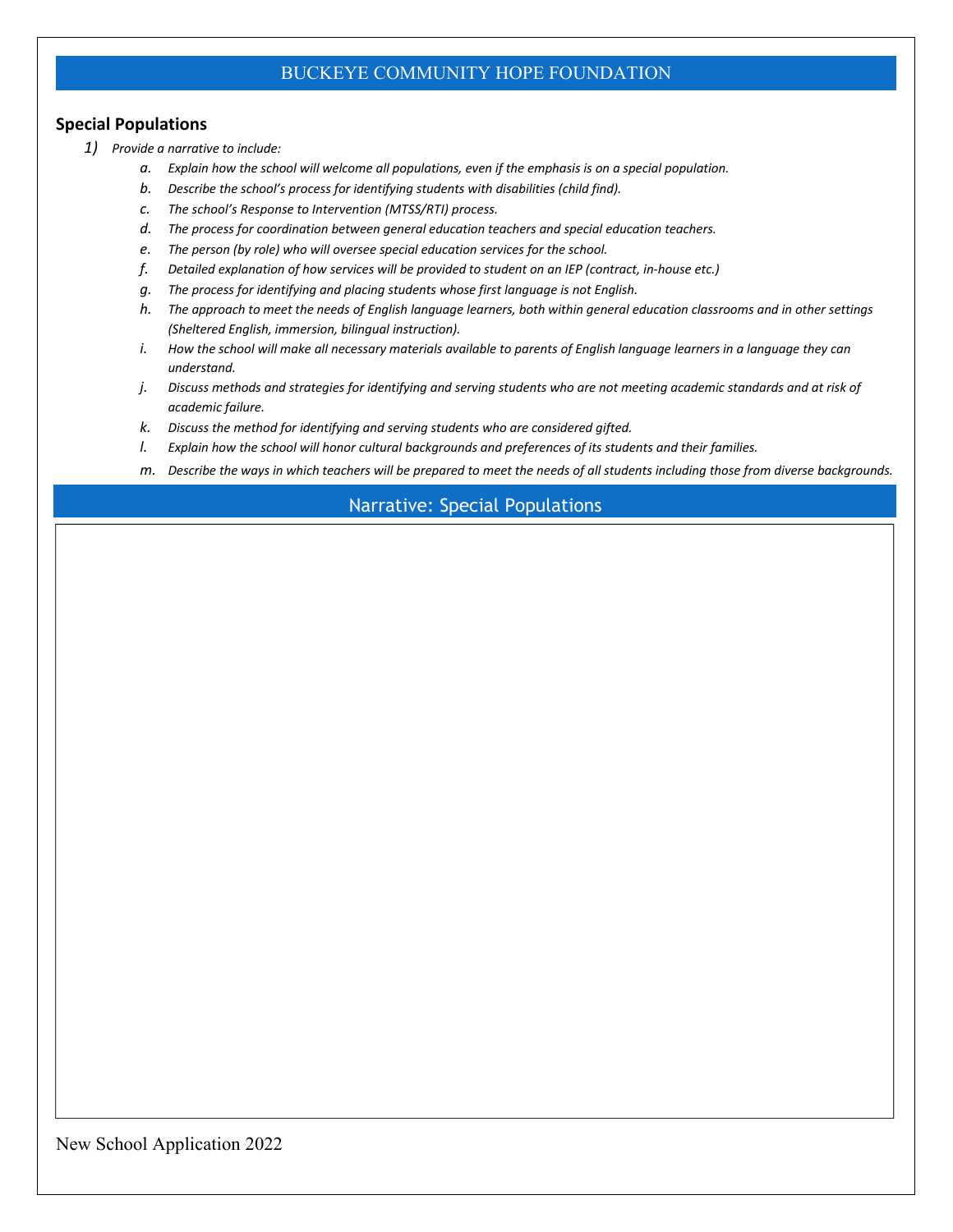#### **Continuity of Learning Plan**

*1) Provide a narrative to include:*

- *a. Describe the plan for providing remote or virtual learning options in the event of a pandemic or similar situation that affects the entire school community.*
- *b. Describe the plan to offer remote learning options, if allowable under Ohio law, based on student health or wellness needs, learning styles, or family requests.*
- *c. Explain how the attendance and participation of remote learners will be accounted for and monitored.*
- *d. Detail the curriculum and methodologies used to deliver remote learning.*
- *e. Provide a plan for PD, coaching, and fidelity checks that ensures teachers and staff are technologically and otherwise prepared to provide high quality instruction through virtual platforms.*

## Narrative: Remote Learning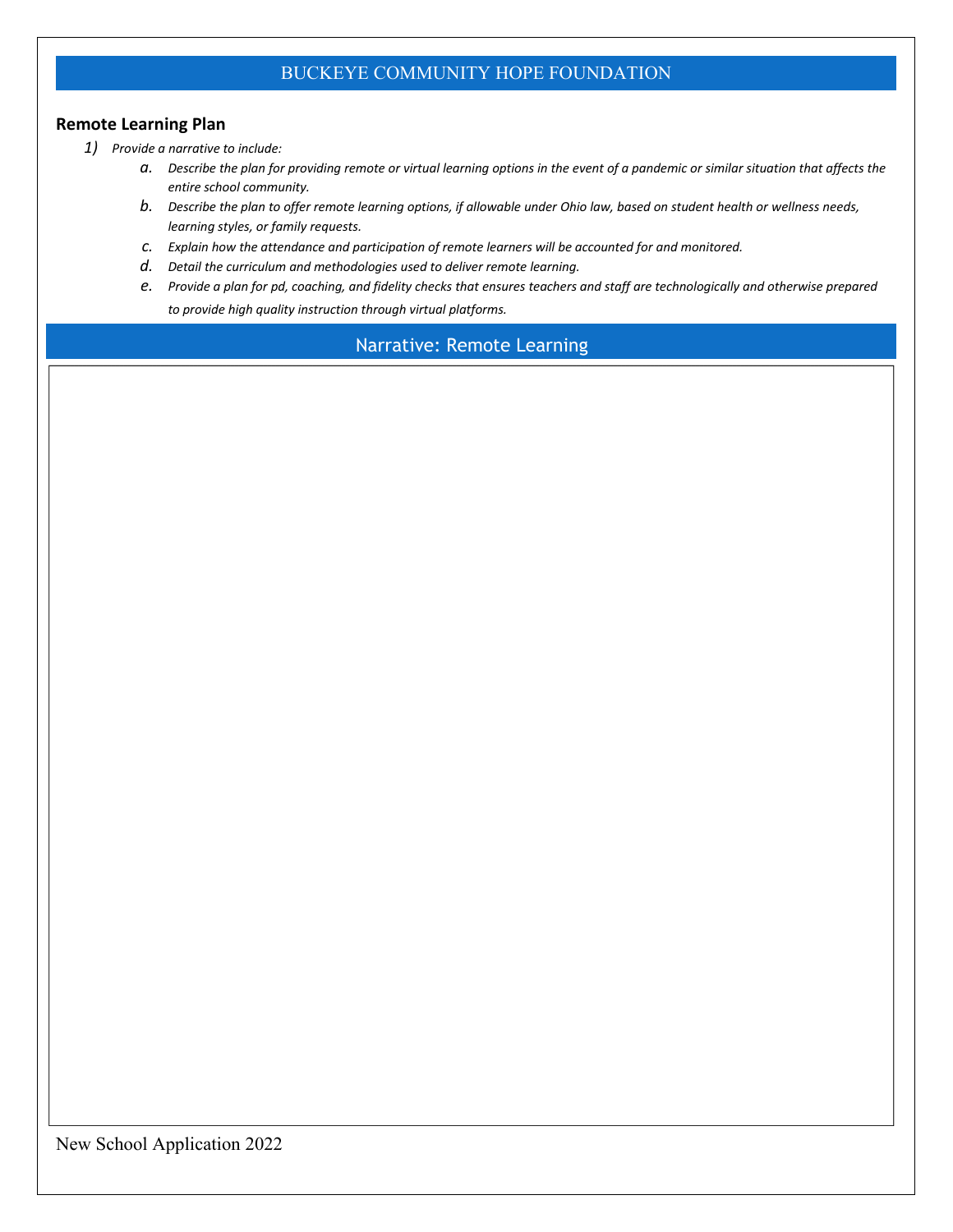#### **SMART Goals**

- *1) Provide a narrative to include:*
	- *a. 3 MISSION specific goals for the school (\*note these are NOT to be standard academic goals).*
	- *b. Describe how the goals will support the overall mission of the school.*
	- *c. Describe how the goals will be tracked and how/when stakeholders will be updated on progress.*
	- *d. Details on how all stakeholders will be included in the review and revision of the goals.*

# Narrative: SMART goals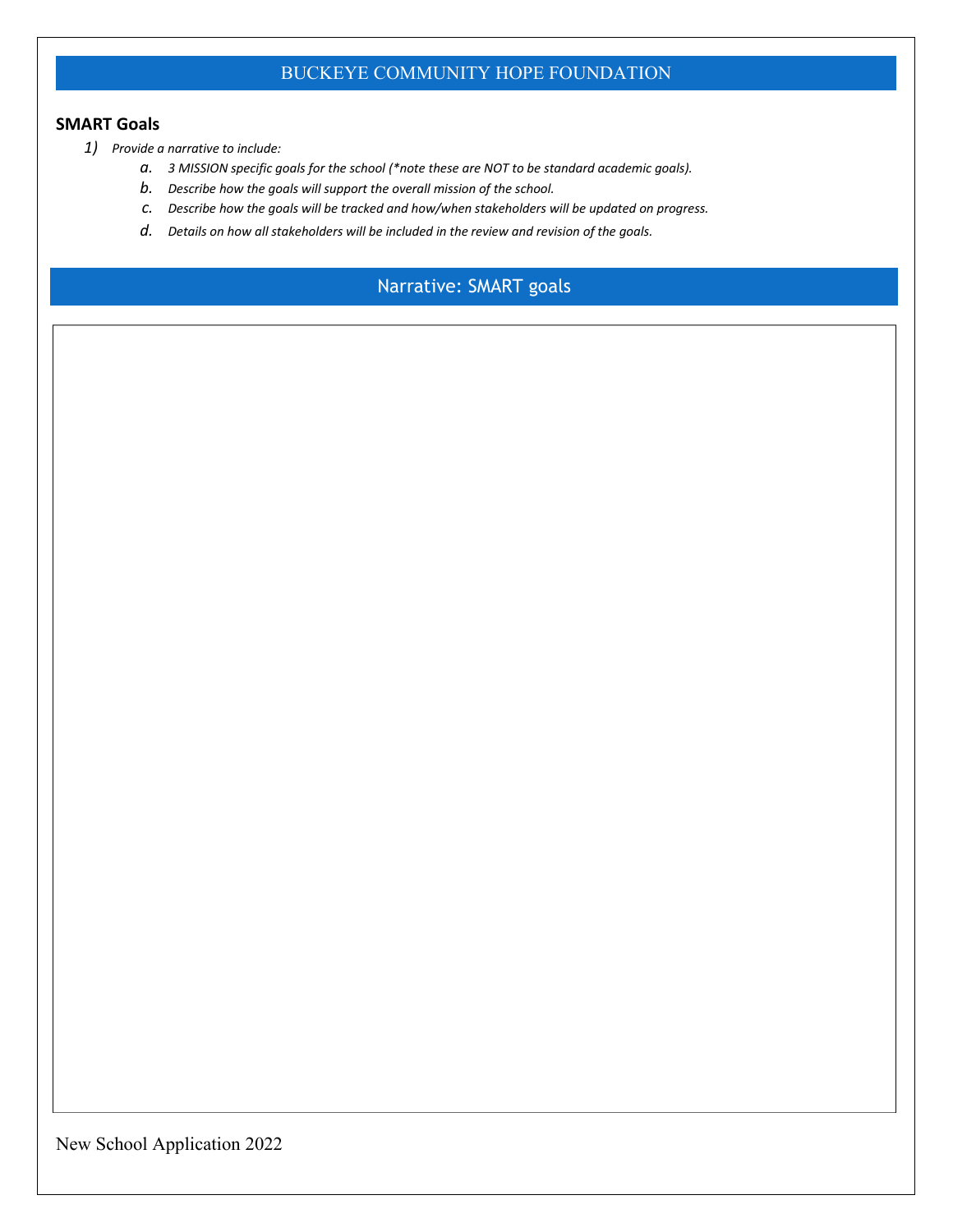#### **Calendar and Schedule**

- *1) Complete the table labeled "Schedule"*
- *2) Attach a yearly school calendar.*
- *3) Provide a narrative to include:*
	- *a. Describe how the daily schedule supports the academic program.*
	- *b. Describe how the school will provide extra supports to students in Special Populations without reducing their time in core classes each day.*
	- *c. Describe how any unique aspects of the schedule or calendar can be used to recruit and retain both students and staff.*

Narrative: Calendar and Schedule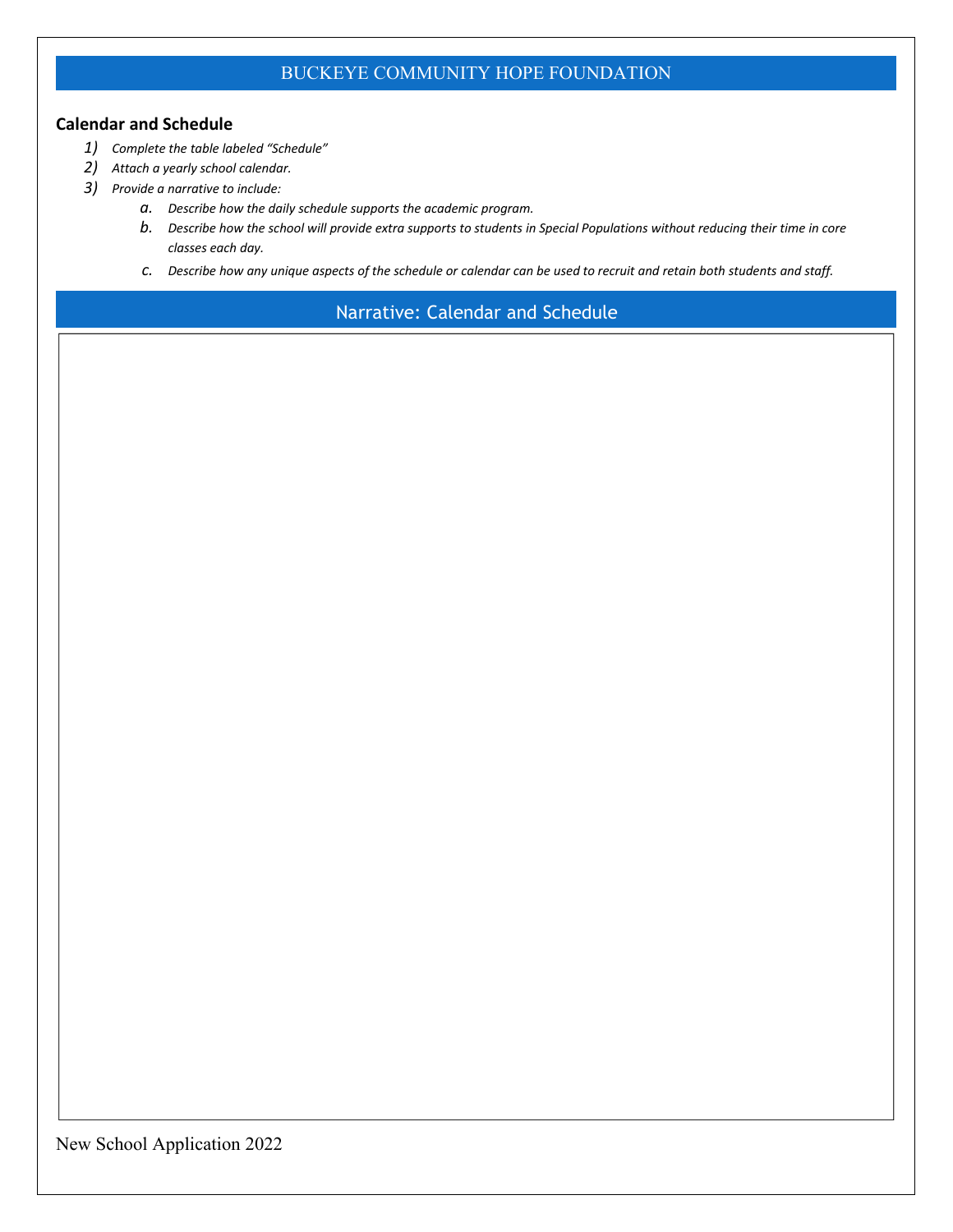#### **Staffing Plan**

- *1) Complete the table labeled "Staff"*
- *2) Provide a narrative to include:*
	- *a. Describe the minimum qualifications of teachers you intend to recruit and specific aspects of your school that will attract high quality teachers.*
	- *b. Given the current teacher shortage, describe strategies you will utilize to retain and develop high quality teachers.*
	- *c. Describe the school's process and criteria for evaluating teacher performance within state-required timelines. \*If the school is not planning to utilize OTES 2.0, describe the alternative process and research behind your proposed teacher evaluation system.*
	- *d. Explain the process used to select the instructional leader, including who will be involved and the role of the board (and management organization, if any) in the process.*

Narrative: Staffing Plan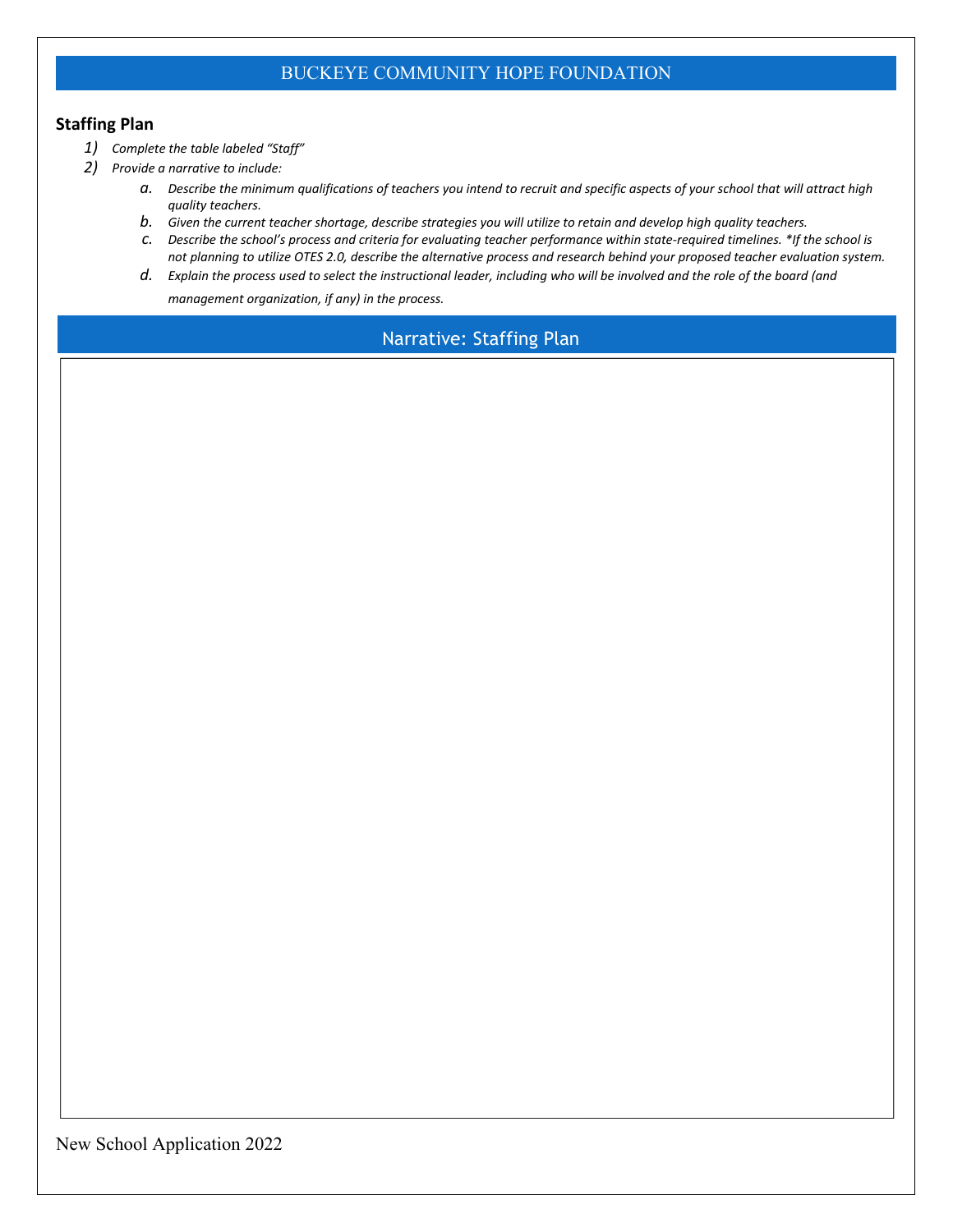#### **Professional Development Plan**

- *1) Complete table labeled "PD"*
- *2) Provide a narrative to include:*
	- *a. Who will be responsible for determining the yearly PD plan?*
	- *b. How will required professional development activities be implemented and ensured for all faculty and staff?*
	- *c. The process for evaluating the efficacy of the professional development program.*
	- *d. The role teachers will play in developing the PD plan.*
	- *e. How the LPDC will be organized and who will be the chair of the LPDC committee.*
	- *f. Describe how the school will assist underperforming teachers.*

Narrative: Professional Development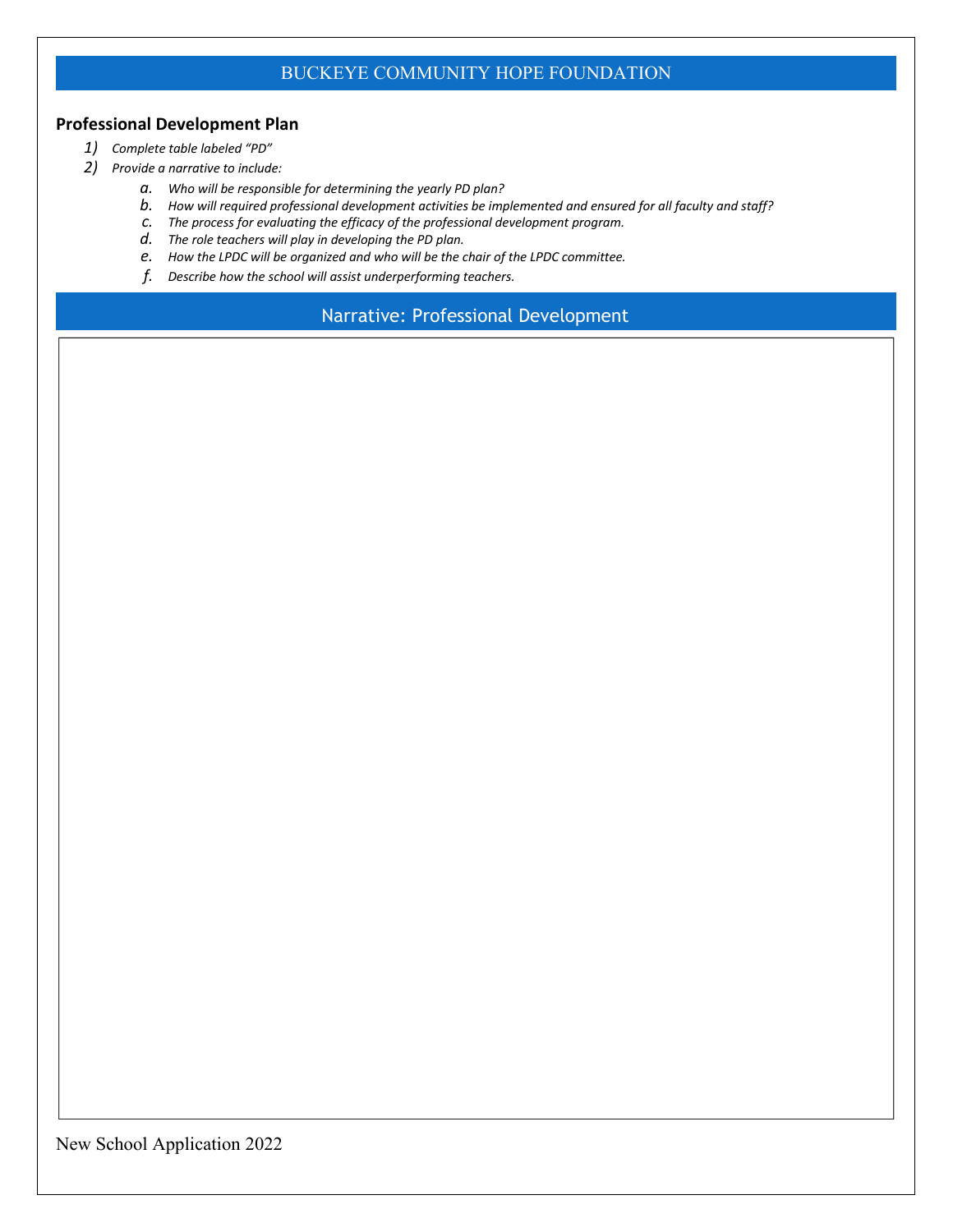#### **Facility**

- *1) Complete the table labeled "Facility"*
- *2) Attach any supporting documents for a confirmed facility (if applicable)*
- *3) Provide a narrative to include:*
	- *a. Any unique elements of the facility required to accommodate the academic program.*
	- *b. Specific space requirements on any facility chosen (e.g. Lunch room, gym, art room etc.).*
	- *c. Describe efforts (including community involvement) to date to secure a facility.*
	- *d. Specific timeline for any renovation required on buildings.*
	- *e. Specific details about any rental agreements. (I.E. who owns the building)*

## Narrative: Facility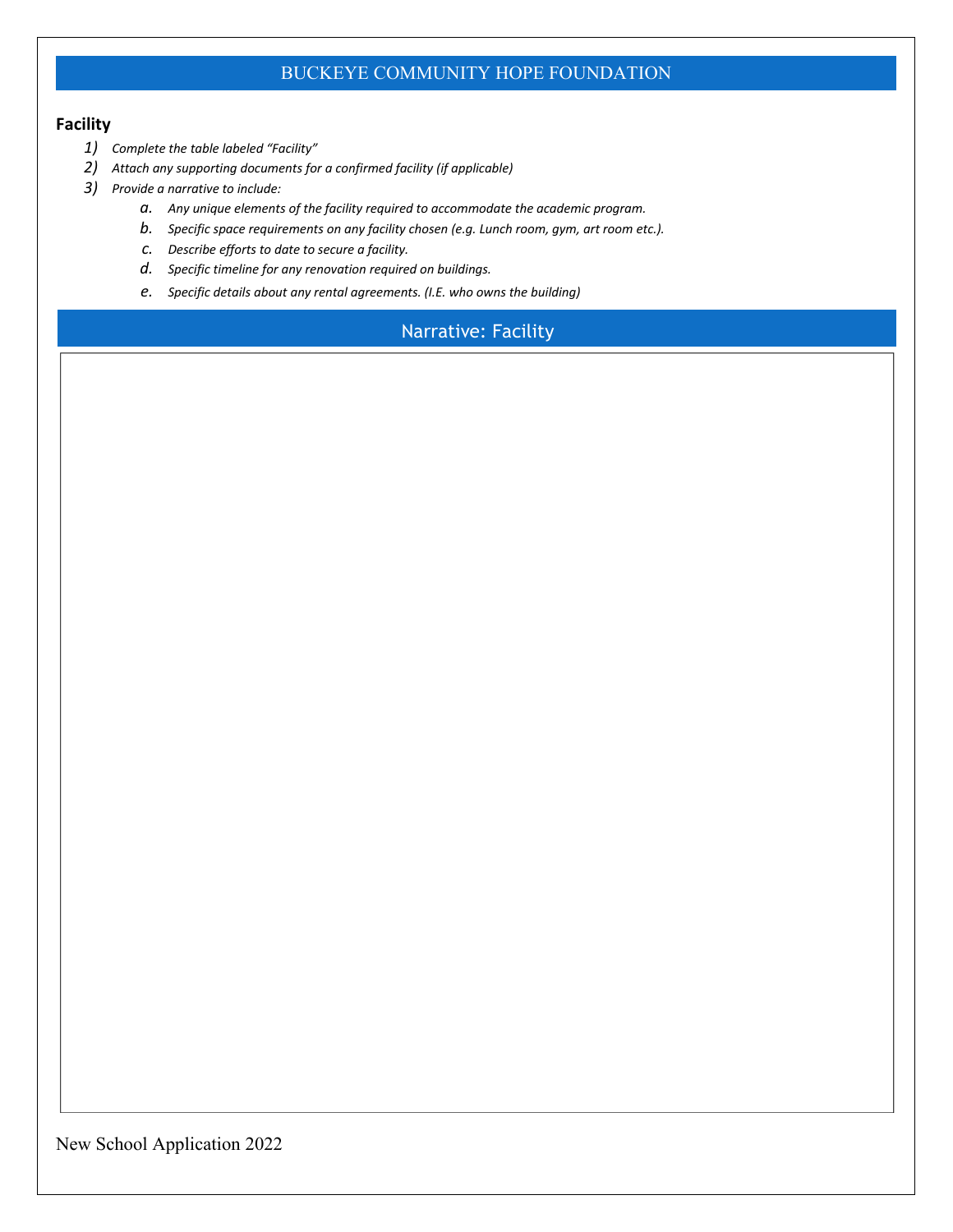#### **Financial Plan**

- *1) Complete the table labeled "Pre-Opening"*
- *2) Complete the table labeled "Year1 Budget"*
- *3) Complete the table labeled "5yr Forecast"*
- *4) Provide a narrative to include:*
	- *a. Source of the initial funding dollars.*
	- *b. Explain the process and criteria for selecting the licensed Treasurer and the contracting process.*
	- *c. Explain the role of the school leader, board members, and teachers within the budgeting process.*
	- *d. Explain the process of establishing a fund-raising committee*
	- *e. Describe what information will be provided to stakeholders and how often*

Narrative: Financial Plan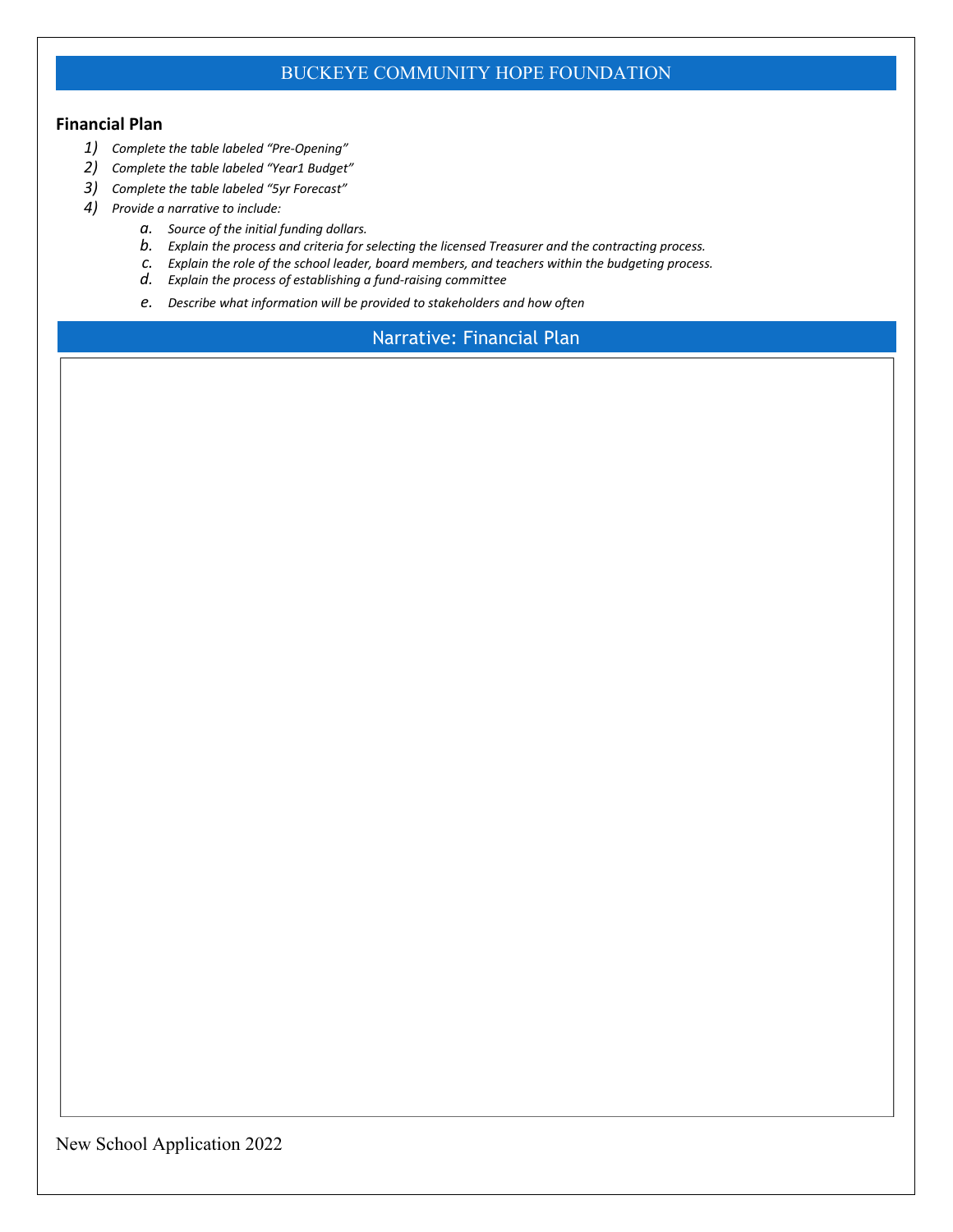#### **Action Plan**

*1) Complete the table labeled "Action Plan"*

#### **Charter Status**

- *1) Attach the following:*
	- *1) List of schools the Governing Authority or Management Company will take over in the coming Fiscal Year*
		- *i. Name and type of school.*
		- *ii. State school is located in.*
	- *2) List of schools the Governing Authority of Management Company has ever managed*
		- *i. Name and type of school,*
		- *ii. State school is located in.*
		- *iii. Charter status (open, suspended, revoked, closed etc.)*
	- *3) Indicate whether this proposal was previously withdrawn from or rejected by BCHF. If yes, provide:*
		- *i. The name of the proposed community school when previously submitted*
		- *ii. The date of the previous submission; and*
		- *iii. A summary of what has changed in the proposal since its previous submission.*
	- *4) Indicate whether the applicant and/or founding team has previously or currently have applied for any other charters from a sponsoring/authorizing entity in any State including Ohio. If yes, provide:*
		- *i. The name of the sponsoring/authorizing entity.*
		- *ii. The name(s) of the proposed school(s) and the date(s) when the application(s) were submitted.*
		- *iii. The status of those applications.*
		- *iv. If the application was withdrawn from consideration, provide the reasons for the withdrawal. If the application was granted, but the community school is no longer in existence, please provide an explanation.*
		- *v. If the application was denied by a sponsoring/authorizing entity other than BCHF, include a copy of the letter or summary from the sponsoring/authorizing entity stating the reasons for denial.*

#### **APPENDICES**

*Applicants must complete all applicable Appendices A through C. (Attach supporting Documents)*

#### **UNDERSTANDING OF VOLUNTARY ACCEPTANCE**

In submitting this application for a new or replicating community school, I and the development team for the proposed community school recognize that Buckeye Community Hope Foundation receives this application for sponsoring consideration voluntarily in its role as a community school sponsor in the State of Ohio.

Buckeye Community Hope Foundation is not obligated to provide any reason, rationale or evaluative metric related to any decisions related to the acceptance or denial of this application.

Signature: Date: Date: Date: Date: Date: Date: Date: Date: Date: Date: Date: Date: Date: Date: Date: Date: Date: Date: Date: Date: Date: Date: Date: Date: Date: Date: Date: Date: Date: Date: Date: Date: Date: Date: Date: D

#### **APPLICANT CERTIFICATION**

I hereby certify the information in this application is complete and accurate to the best of my knowledge and acknowledge my obligation to promptly inform Buckeye Community Hope Foundation of any material changes.

Signature: Date: Date: Date: Date: Date: Date: Date: Date: Date: Date: Date: Date: Date: Date: Date: Date: Date: Date:  $\sim$  Date:  $\sim$  Date:  $\sim$  Date:  $\sim$  Date:  $\sim$  Date:  $\sim$  Date:  $\sim$  Date:  $\sim$  Date:  $\sim$  Date:  $\sim$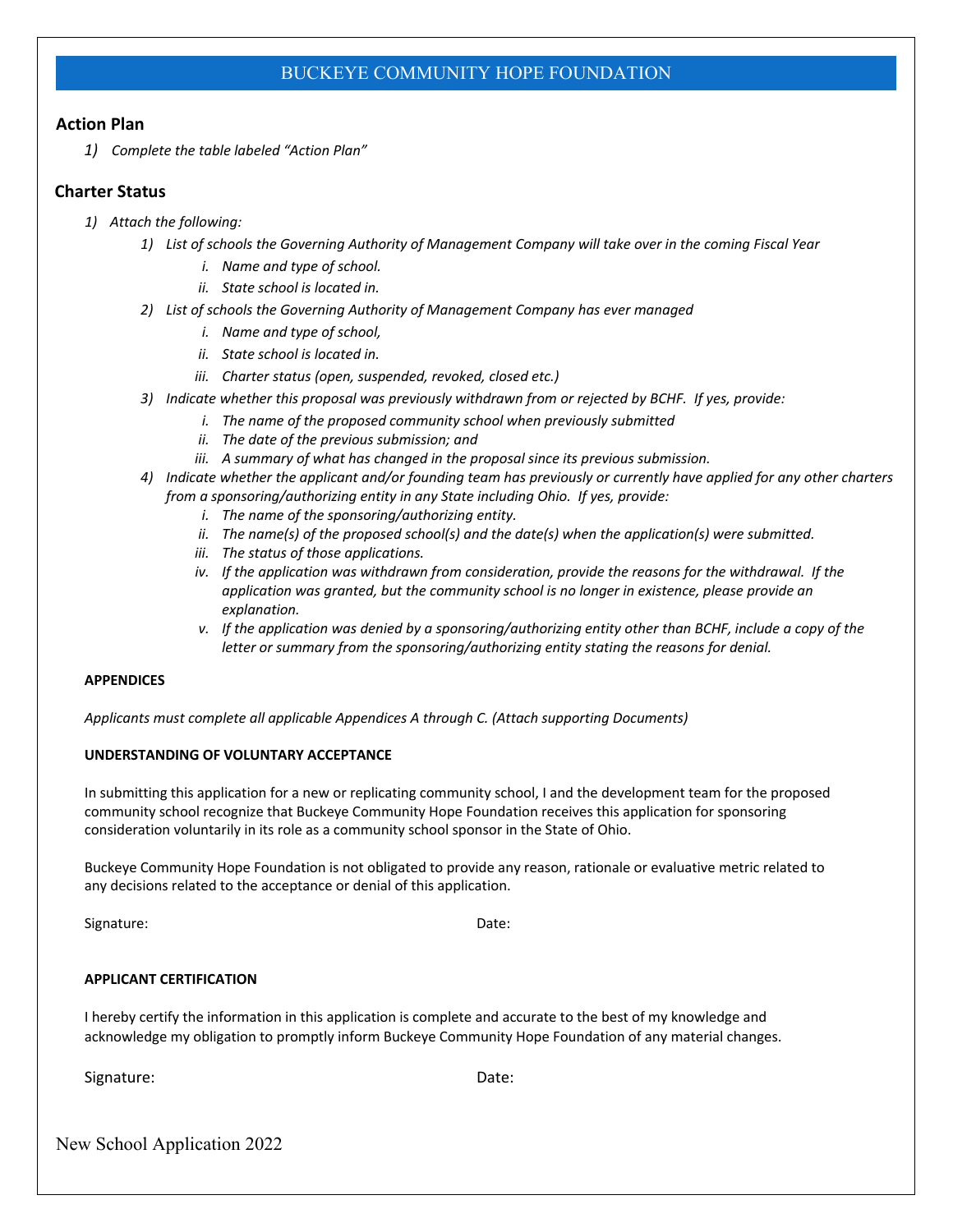

# **Appendix A:**

# **Replication Application Additional Requirements**

Does this Apply to Application? No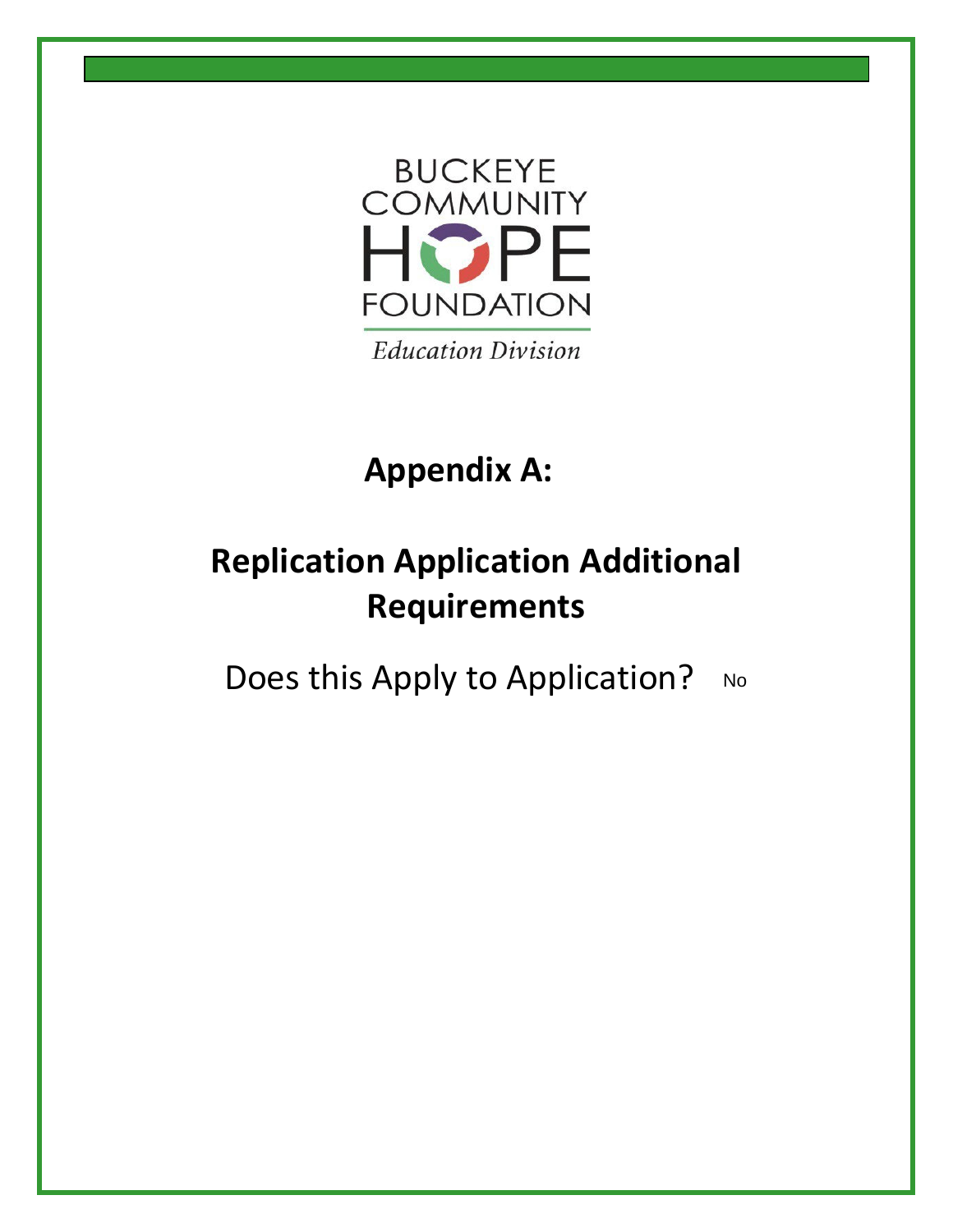# **Replication Additional Required Information:**

#### **Name of School being Replicated:**

#### **Contact Person at School (to be interviewed):**

#### **I. Academic Data**

Provide all academic data for the previous 3 years to include:

- 1. State Report card results
- 2. Any Nationally normed testresults
- 3. Any internal benchmark testing results

#### **II.** Current Sponsor Information

Provide the following information regarding the school's current Sponsor/Authorizer:

- 1. All compliance reports for the previous 3years.
- 2. Contact Information as we will conduct an interview with the current Sponsor/Authorizer.
- 3. Any other oversight reports (academic/operational/financial) provided by the Sponsor/Authorizer in the last 3 years.
- 4. All special education reports or reviews conducted by the Sponsor/Authorizer or the State for the previous 3 years.

#### **III. School Board Minutes**

Provide the meeting minutes for all School Board meetings held over the past 12 months.

#### **IV. Business Plan**

Provide the following information about the organization's plans for the future:

- 1. A copy of the organization's 5 year expansion plan, including the number of schools it anticipates managing during that time.
- 2. Market analysis for all anticipated areas of growth with a focus given to the rationale behind choosing the specific expansion areas.

#### **IV. Financial Records**

Provide the following information about the school's financials:

- **1.** Any official audits conducted in the previous 3 years including but not limited to:
	- a. Financial audits by Auditor of State
	- b. Enrollment audits
	- c. Food Program audits
	- d. Federal Program audits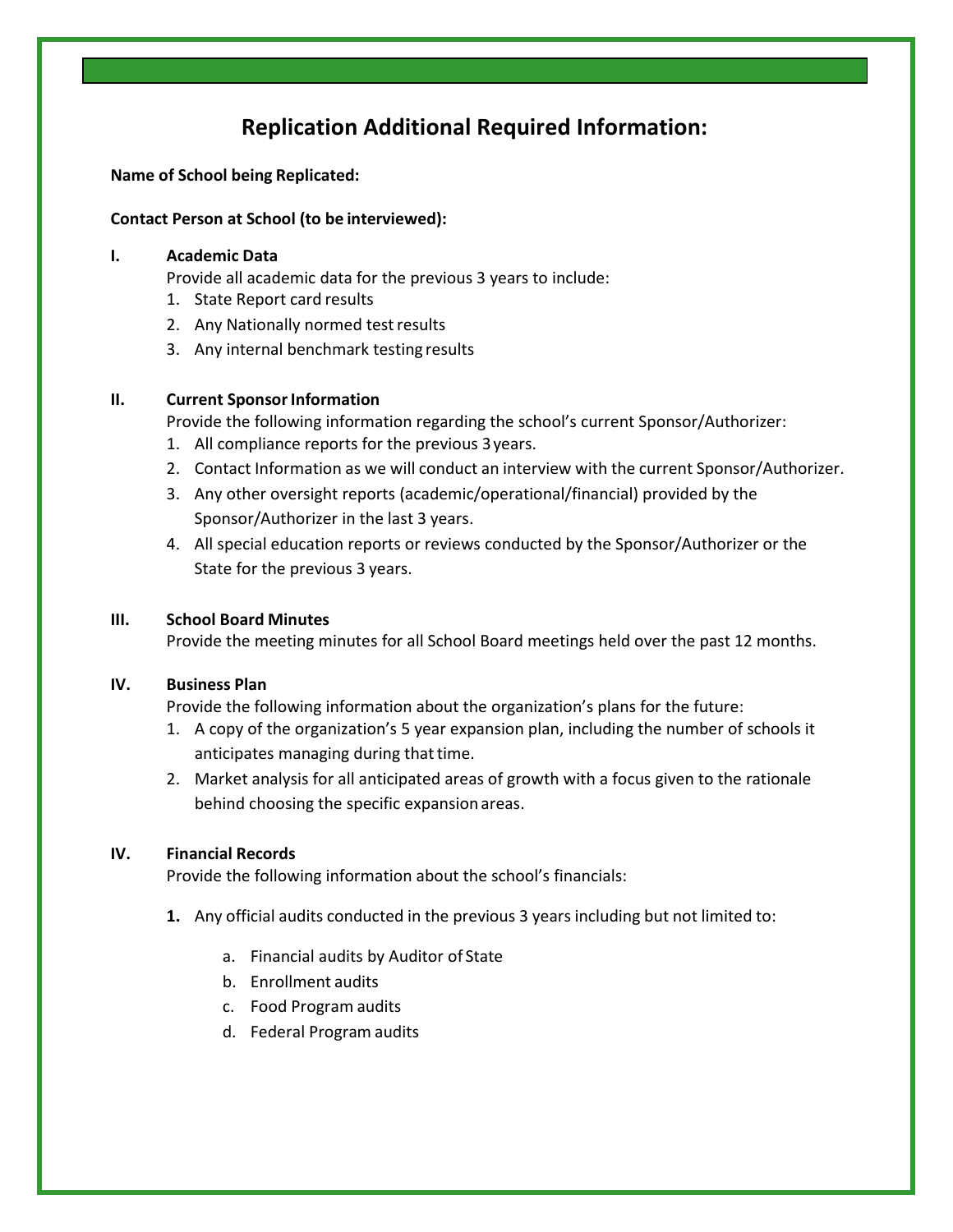

# **Appendix B**

# **Assurances Regarding the Provision of Special Education Services**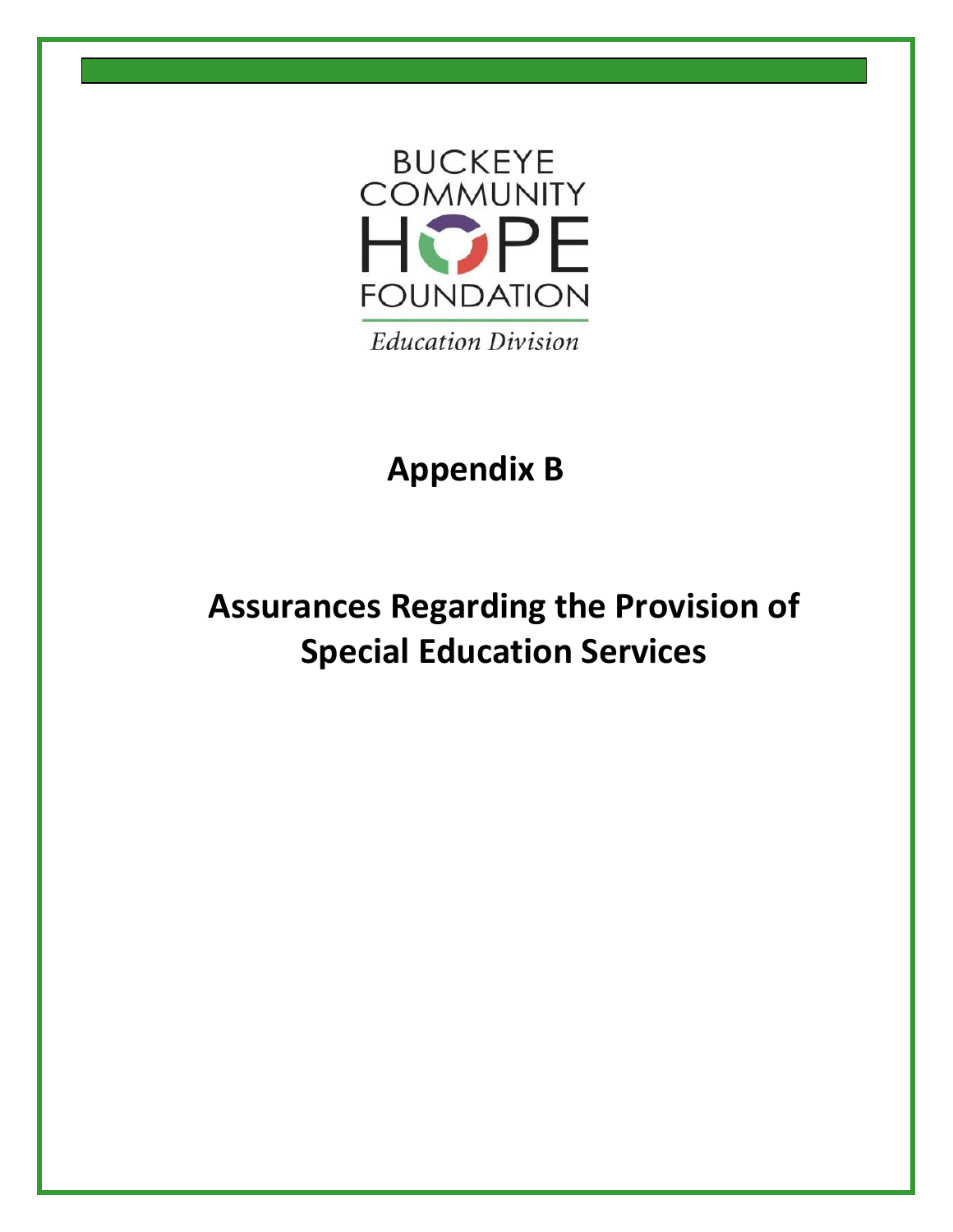# **Assurances Regarding the Provision of Special Education Services**

The School provides the following assurances regarding the provision of special education and other services to students to be enrolled in the proposed charter school.

- The School will adhere to all provisions of federal law relating to students with disabilities including the IDEA, Section 504, and Title II of the ADA which are applicable to it.
- The School will comply with the *[Ohio Operating Standards for the Education of Children](http://education.ohio.gov/getattachment/Topics/Special-Education/Federal-and-State-Requirements/Operational-Standards-and-Guidance/2014-Ohio-Operating-Standards-for-the-Education-of-Children-with-Disabilities.pdf.aspx) with [Disabilities](http://education.ohio.gov/getattachment/Topics/Special-Education/Federal-and-State-Requirements/Operational-Standards-and-Guidance/2014-Ohio-Operating-Standards-for-the-Education-of-Children-with-Disabilities.pdf.aspx)* which are Ohio Administrative Code Rules 3301-51-01 to 09, 11 and 21.
- The School will, ensure that all students with disabilities that qualify under the IDEA:
	- Have available to them a free, appropriate, public education("FAPE");
	- Are appropriately evaluated;
	- Are provided with an IEP;
	- Receive an appropriate education in the least restrictive environment (LRE);
	- Are involved in the development of and decisions regarding the IEP, along with their parents; and
	- Have access to appropriate procedures and mechanisms, along with their parents, to resolve any disputes or disagreements related to the School's provision of FAPE.
- The School will employ, at a minimum, a properly certified individual as the School's special education coordinator, whose responsibilities will include: determining if entering students have IEPs; and working with school districts to ensure that all required special education and related services are being provided and that all IEPs are appropriate in the context of the charter school setting. The School may permit the special education coordinator to take on additional administrative duties to the extent that they do not interfere with the coordinator's responsibilities to ensure the School's compliance with the IDEA, Section 504 and Title II of theADA.
- The School will make available, as required by law, a student's regular and special education teachers (and other required School personnel) for meetings, and provide such teachers and personnel with copies of the student'sIEP.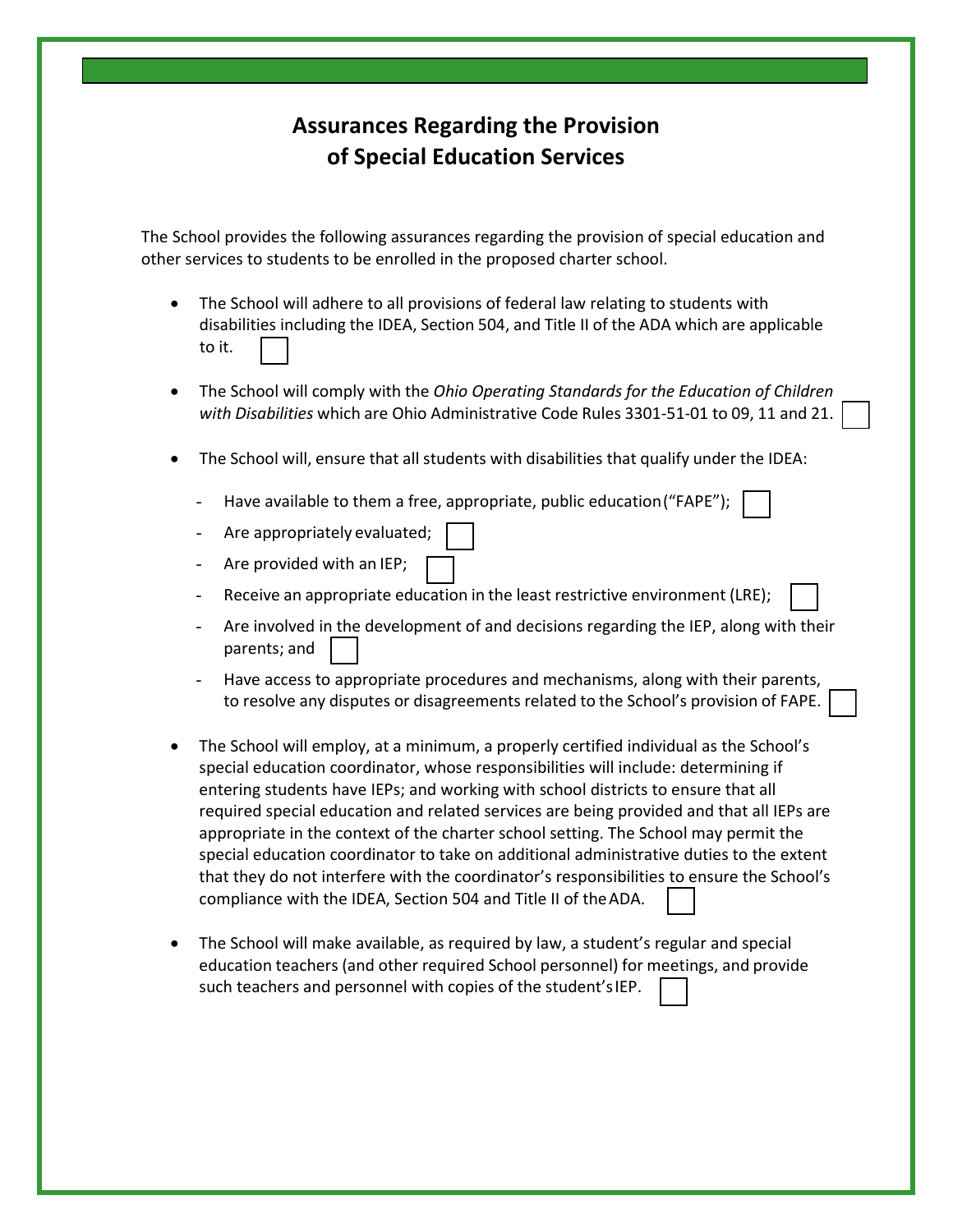- The School will ensure that parents of children with special needs are informed of how their children are progressing on annual IEP goals and in the general curriculum at least as frequently as parents of regular educationchildren.
- The School will abide by the applicable provisions and regulations of the IDEA and the Family Educational Rights Privacy Act of 1974 (FERPA) as they relate to students with disabilities including, but not limited to, having procedures for maintaining student files in a secure and locked location with limited access.
- The School will comply with its obligations under the Child Find requirements of IDEA including 34 C.F.R. § 300.111, and will provide appropriate notification to parents in connection therewith asapplicable.
- Appropriate School personnel will attend such training and technical assistance.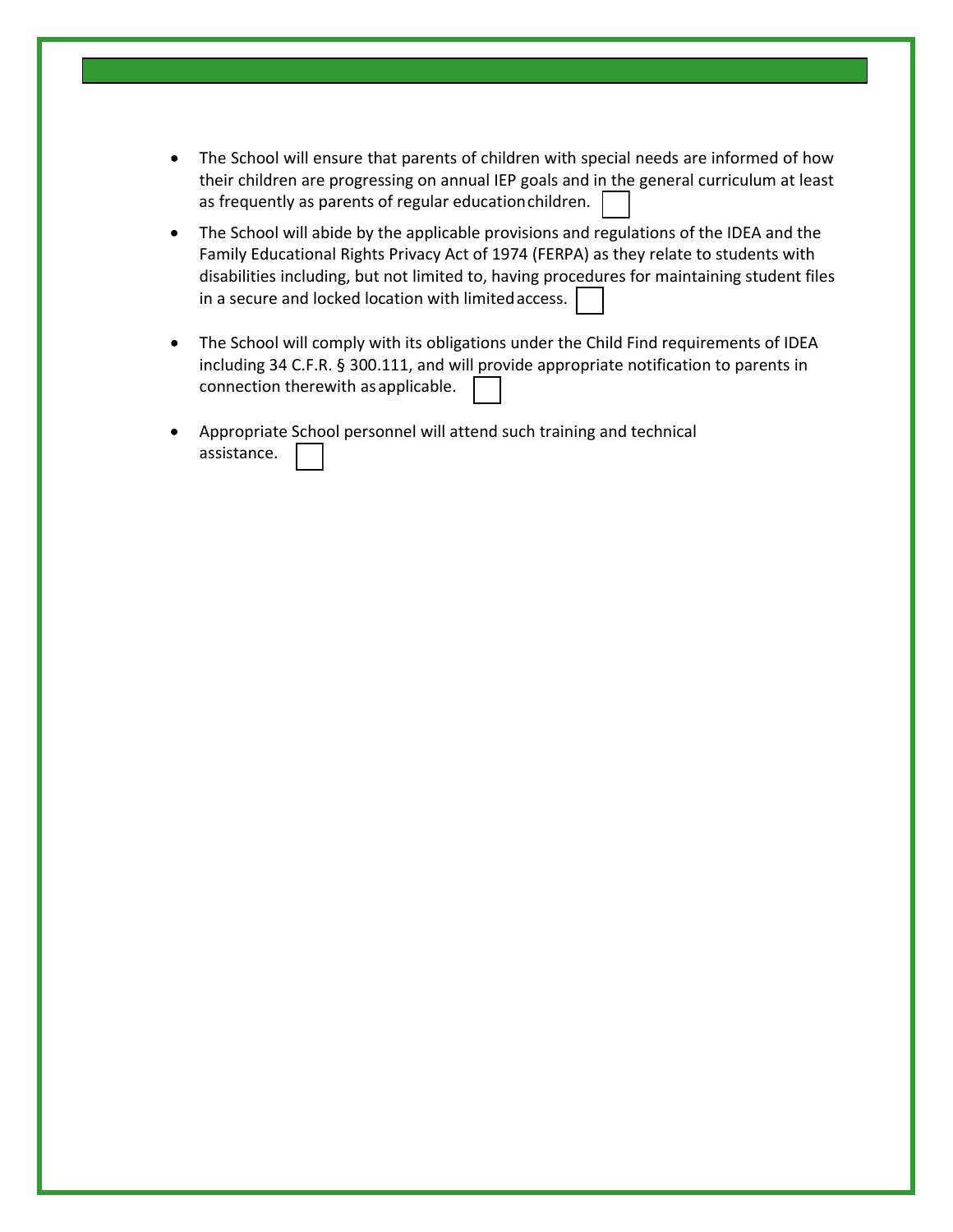

# **Appendix C:**

# **Cleveland Municipal School District Criteria for Opening a New or Replicating Community School to be located in the Municipal District**

Does this Apply to Application? No